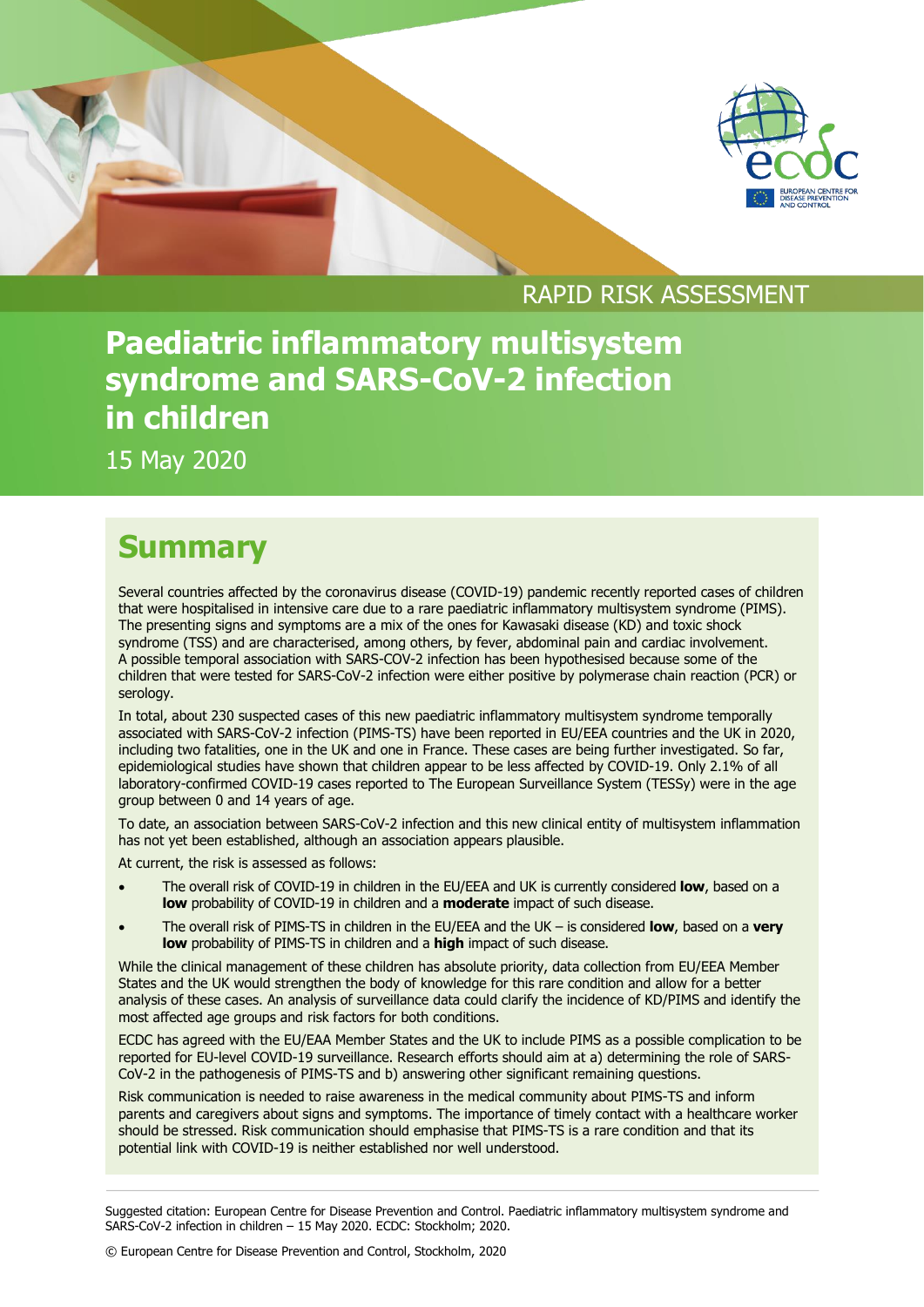## **Event background**

On 31 December 2019, a cluster of pneumonia cases of unknown aetiology was reported in Wuhan, Hubei Province, China. On 9 January 2020, China CDC reported a novel coronavirus (now called SARS-CoV-2) as the causative agent of this outbreak. Since 31 December 2019 and as of 15 May 2020, 1 286 952 cases of COVID-19 were reported by EU/EEA countries and the UK, including 153 361 deaths [1]. Detailed information on the COVID-19 cases reported so far are available on a dedicated ECDC webpage [2].

On **27 April 2020**, health authorities in the United Kingdom reported a number of seriously ill children presenting with signs of circulatory shock and hyperinflammatory state, with features consistent with toxic shock or KD (Table 1). Some of the tested children also were positive for SARS-CoV-2 infection. A case of classic KD with concurrent COVID-19 had already been reported on **7 April** in the United States [3].

On **1 May**, the Royal College of Paediatrics and Child Health published guidance on the clinical management of children with a presentation of paediatric inflammatory multisystem syndrome temporally associated with SARS-CoV-2 infection (PIMS-TS) and proposed a case definition [4].

On **4 May**, the New York City Department of Health and Mental Hygiene issued an alert to identify children with PIMS-TS in New York City hospitals [68], and **as of 10 May** at least 85 children in New York City have been reported as presenting with inflammatory syndrome. Three have died due to TSS with links to SARS-CoV-2 infection, and another two deaths are under investigation [5].

On **6 May**, the demographics, clinical findings, imaging findings, treatment, and outcome from eight British children presenting paediatric multi-system inflammatory syndromes were published. Of the eight children, three were SARS-CoV-2 RT-PCR negative; three were RT-PCR negative but had a possible exposure to SARS-CoV-2; two were SARS-CoV-2 positive [6].

France and Italy observed an unusually high number of children with TSS (with some features reminiscent of KD) in paediatric intensive care; some of those children also tested positive for SARS-COV-2 [7,8]. In France, **as of 12 May**, 125 suspected cases were reported, 65 of which were considered PIMS-TS and an additional 15 have probable links to COVID-19 [7,9]. In the province of Bergamo in Italy, approximately 10 suspected Kawasaki-like disease cases have been recorded since 1 January 2020, eight of which were reclassified as PIMS-TS [8,10].

Austria, Greece and Sweden reported not seeing an overall increase in cases of KD (Table 1). No increase was observed in Asian countries, where KD is much more prevalent than in Europe, such as Japan and South Korea (personal communication from the WHO COVID-19 Clinical Network Knowledge Exchange). Using the EU's Early Warning and Response System (EWRS), Austria, Germany and Portugal reported PIMS-TS cases testing positive for SARS-CoV-2 (Table 1).

Few additional PIMS cases have been reported through media reports from Canada (n=12) and Switzerland (n=3) (Table 1) [11,12].

| <b>Country</b> | report- lof<br>ing in<br>2020 | Date of Number<br>reported<br>cases | Median<br>age in<br><b>vears</b><br>(range) | <b>SARS-CoV-2 infection</b><br>Istatus                                                                                                | <b>Other</b><br>associated<br>pathogens | <b>Clinical manifestations</b>                                                                                                       | <b>Fatalities</b> | <b>Sources</b><br>(references)        |
|----------------|-------------------------------|-------------------------------------|---------------------------------------------|---------------------------------------------------------------------------------------------------------------------------------------|-----------------------------------------|--------------------------------------------------------------------------------------------------------------------------------------|-------------------|---------------------------------------|
| Austria        | 29 April 1<br>2020            |                                     | 11 years                                    | COVID-19 positive by PCR<br>before deterioration of<br>symptoms, positive IgG two<br>weeks later                                      | Group A<br>streptococci                 | Hyperinflammatory state with<br>abdominal symptoms, high<br>fever, circulatory shock, DIC<br>and elevated inflammatory<br>parameters |                   | <b>EWRS</b>                           |
| Canada         | 3 May<br>2020                 | 12                                  | <b>NS</b>                                   | <b>NS</b>                                                                                                                             | <b>NS</b>                               | <b>Atypical KD</b>                                                                                                                   | <b>NS</b>         | Media [11]                            |
| France         | 14 May 125<br>2020            |                                     | $\leq 1$ - ≥ 15<br>years)-                  | Positive by PCR and<br>serological test (65)<br>19possible links with COVID-<br>19<br>29 pending testing results<br>16 unknown status | <b>NS</b>                               | Hyperinflammatory state with<br>features consistent with TSS or<br><b>KD</b>                                                         |                   | Official [9]                          |
| Germany        | 11 May 5<br>2020              |                                     | $8(3-14)$                                   | Positive                                                                                                                              | None                                    | Hyperinflammatory state with<br>features consistent with TSS or<br><b>KD</b>                                                         | <b>NS</b>         | <b>EWRS</b>                           |
| Greece         | 11 May 1<br>2020              |                                     | <b>NS</b>                                   | Negative                                                                                                                              | ΝS                                      | <b>NS</b>                                                                                                                            | <b>NS</b>         | Official: (personal<br>communication) |

#### **Table 1. Distribution and characteristics of reported PIMS cases in EU/EEA countries in 2020, as of 12 3 May 2020**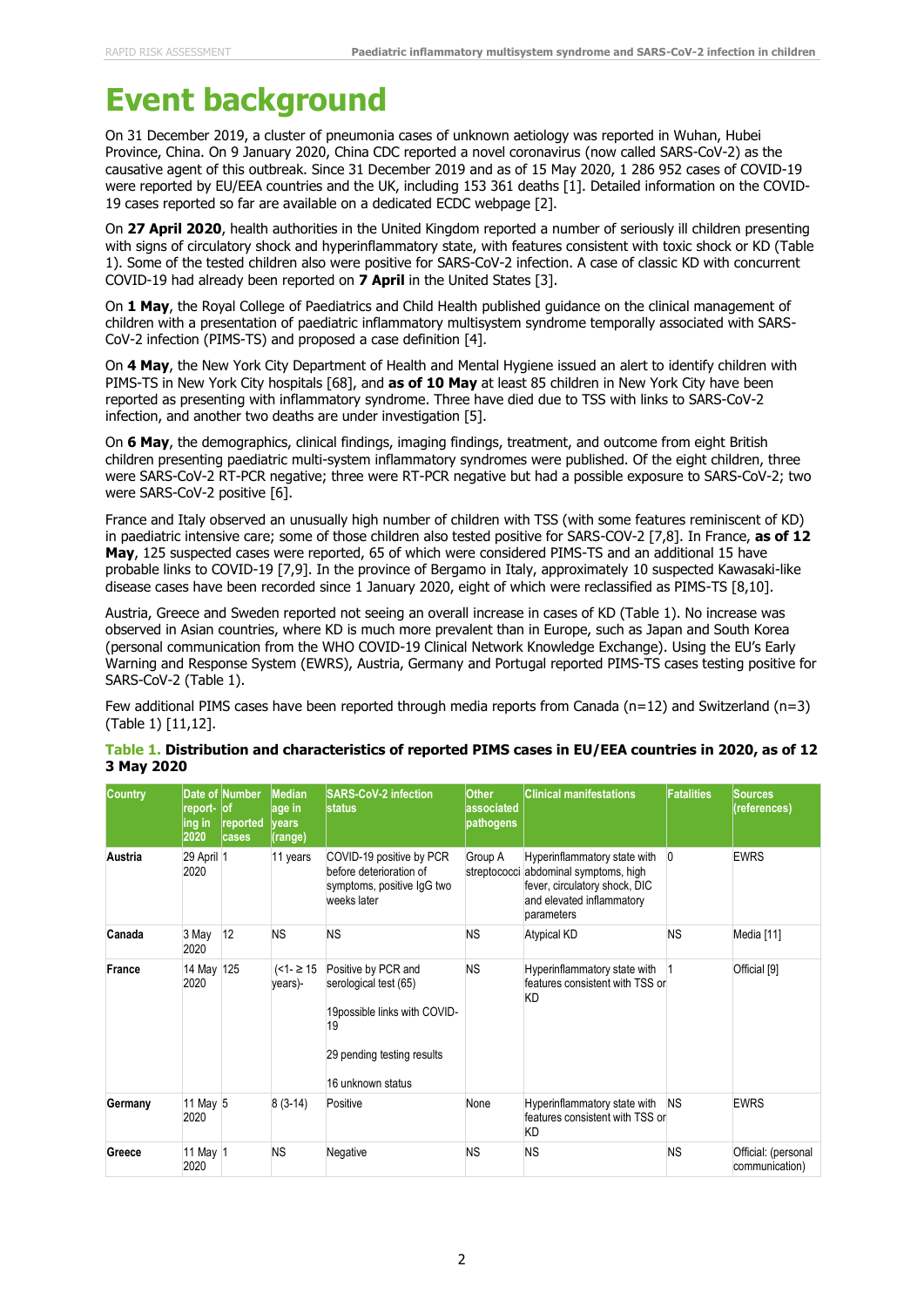| <b>Country</b>     | report-<br>ing in<br>2020 | Date of Number<br><b>of</b><br>reported<br>cases | <b>Median</b><br>age in<br>years<br>(range) | <b>SARS-CoV-2 infection</b><br><b>status</b>                                                                                                         | <b>Other</b><br>associated<br>pathogens                 | <b>Clinical manifestations</b>                                                                                                                                                                                                                                                                                                                                                                                                                                      | <b>Fatalities</b> | <b>Sources</b><br>(references)                       |
|--------------------|---------------------------|--------------------------------------------------|---------------------------------------------|------------------------------------------------------------------------------------------------------------------------------------------------------|---------------------------------------------------------|---------------------------------------------------------------------------------------------------------------------------------------------------------------------------------------------------------------------------------------------------------------------------------------------------------------------------------------------------------------------------------------------------------------------------------------------------------------------|-------------------|------------------------------------------------------|
| Italy              | 13 May 10<br>2020         |                                                  | 7.5                                         | Positive by serology (8), of<br>which two were positive by<br>PCR too<br>One was tested right after a<br>high dose of IVIG; test was<br>inconclusive | ΝS                                                      | Classical KD (5) including non-0<br>exudative conjunctivitis, hand<br>and feet anomalies (i.e.<br>erythema or firm induration, or<br>both), and polymorphic rash,<br>changes of the lips or oral<br>cavity, laterocervical<br>lymphadenopathy, diarrhoea<br>Incomplete KD (5) including<br>bulbar non-exudative<br>conjunctivitis; changes of the<br>lips or oral cavity, or both; and<br>polymorphic rash, coronary<br>aneurysm pericardial effusion,<br>diarrhoea |                   | Publication: [8]                                     |
| Luxembourg         | 30 April 5<br>2020        |                                                  | <b>NS</b>                                   | One positive serology test for NS<br>SARS-CoV-2<br>Two negative but with signs of<br>infection<br>Two negative                                       |                                                         | <b>Atypical KD</b>                                                                                                                                                                                                                                                                                                                                                                                                                                                  | <b>NS</b>         | <b>EWRS</b>                                          |
| Portugal           | 4 May<br>2020             | $\vert$ 1                                        | 13                                          | Positive by serology test for<br>SARS-CoV (IgG antibodies<br>positive) and negative by RT-<br><b>PCR</b>                                             | <b>NS</b>                                               | High fever >39 °C, bilateral<br>conjunctivitis, chest and<br>abdominal pain, low<br>procalcitonin and IL-6: 365<br>pg/mL; C-reactive<br>protein (CRP): 400mg/dl,<br>troponin levels 4000 ng/ml,<br>myocarditis without ischemia<br>or ECG changes,<br>Characteristics of KD TSS:<br>skin lesions were biopsied;<br>results are pending.<br>Chest X-ray - severe COVID-<br>19 pneumonia                                                                              | 0                 | <b>EWRS</b>                                          |
| Spain              | 10 May 22<br>2020         | (including months)<br>KD)                        | $6.6(6 - 13)$                               | 71% positive by RT-PCR or<br>serology test for SARS-CoV-2 Staph.                                                                                     | $hMPV(2)$ ,<br>epidermidis<br>(2),<br>rhinovirus<br>(1) | Myocardial dysfunction, fever,<br>rash, conjunctivitis, digestive<br>symptoms, need of oxygen,<br>inflammatory markers. Only<br>35% of these patients fulfil<br>criteria for complete or<br>incomplete KD                                                                                                                                                                                                                                                           |                   | Official: (personal<br>communication)                |
| Sweden             | 12 May 3<br>2020          |                                                  |                                             | < 12 years One positive by RT-PCR and<br>one positive serology test for<br>SARS-CoV-2, one negative<br>by RT-PRC                                     | <b>NS</b>                                               | <b>KLD</b>                                                                                                                                                                                                                                                                                                                                                                                                                                                          | $\Omega$          | <b>EWRS</b>                                          |
| <b>Switzerland</b> | 1 May $3$<br>2020         |                                                  | <b>NS</b>                                   | <b>NS</b>                                                                                                                                            | <b>NS</b>                                               | <b>NS</b>                                                                                                                                                                                                                                                                                                                                                                                                                                                           | <b>NS</b>         | Media: [12]                                          |
| UK                 | 27 April NS<br>2020       |                                                  | <b>NS</b>                                   | <b>NS</b>                                                                                                                                            | <b>NS</b>                                               | Signs of circulatory shock and NS<br>hyperinflammatory state with<br>features consistent with TSS or<br>KD                                                                                                                                                                                                                                                                                                                                                          |                   | <b>EWRS</b>                                          |
| UK                 | 6 May 8<br>2020           |                                                  | $8(4-14)$                                   | 3 SARS-CoV-2 negative and<br>3 negative but with possible<br>exposure<br>2 SARS-CoV-2 confirmed<br>positive                                          | Adenovirus<br>and HERV<br>(1)                           | Fever, diarrhoea, abdominal<br>pain, headaches, conjunctivitis,<br>rash, vomiting, odynophagia,<br>mechanical ventilation                                                                                                                                                                                                                                                                                                                                           | 1                 | Publication: [6]                                     |
| UK                 | 8 May 40<br>2020          |                                                  | 11 (range<br>to $17$<br>years)              | 12/37 PCR positive, 17/20<br>11 months IgG positive, 54% had<br>evidence of Sars-CoV-2<br>infection                                                  | EBV<br>viraemia                                         | <b>NS</b>                                                                                                                                                                                                                                                                                                                                                                                                                                                           | 1                 | Publication: in<br>press (personal<br>communication) |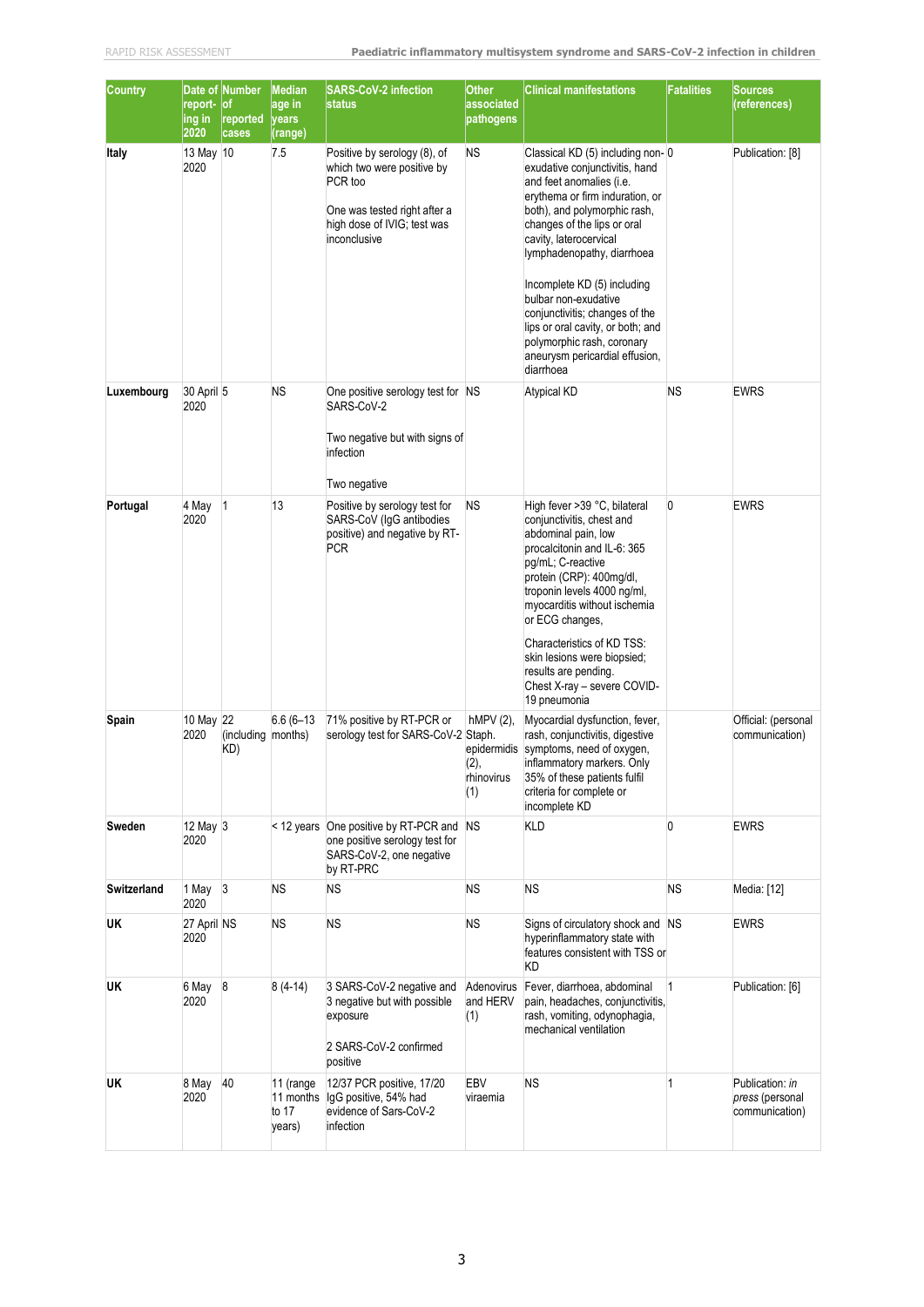| <b>Country</b>         | report- lof<br>ing in<br>2020 | Date of Number<br>reported<br><b>cases</b> | <b>Median</b><br>age in<br><b>Ivears</b><br>(range) | <b>SARS-CoV-2 infection</b><br>Istatus       | <b>Other</b><br>associated<br>pathogens | <b>Clinical manifestations</b>                                                                                                                                                                                                                                                       | <b>Fatalities</b>                                               | <b>Sources</b><br>(references) |
|------------------------|-------------------------------|--------------------------------------------|-----------------------------------------------------|----------------------------------------------|-----------------------------------------|--------------------------------------------------------------------------------------------------------------------------------------------------------------------------------------------------------------------------------------------------------------------------------------|-----------------------------------------------------------------|--------------------------------|
| US                     | 7 Apr<br>2020                 |                                            | 6 months                                            | Positive                                     | <b>NS</b>                               | Fever, persistent<br>erythematous, seemingly non-<br>pruritic, blotchy rash, sinus<br>tachycardia (200<br>beats/minute), tachypnea with<br>an oxygen saturation of 100%.<br>irritability, limbic-sparing<br>conjunctivitis, dry cracked lips,<br>hyponatremia and<br>hypoalbuminemia |                                                                 | Publication: [3]               |
| US (New York<br>State) | 10 May 85<br>2020             |                                            | $(2-15)$                                            | A proportion tested positive<br>for COVID-19 | <b>NS</b>                               | <b>NS</b>                                                                                                                                                                                                                                                                            | 3 (2 additional Official: [5]<br>deaths under<br>investigation) |                                |

DIC: disseminated intravascular coagulation; EBV: Epstein–Barr virus; EU/EEA: European Union and European Economic Area; HERV: human endogenous retrovirus; hMVP: human metapneumovirus; KD: Kawasaki disease; KLD: Kawasaki-like disease; NS: not specified; UK: United Kingdom; US: United States of America. EWRS: Early Warning and Response System.

## **Disease background**

## **Paediatric inflammatory multisystem syndrome temporally associated with SARS-CoV-2 infection (PIMS-TS)**

The first case report of a child with KD and concurrent COVID-19 was published in the United States on 7 April 2020. This case was a 6-month-old female infant admitted with persistent fever and minimal respiratory symptoms, diagnosed with classic KD and who tested positive for COVID-19 by RT-PCR [3]. Since this first report, countries with outbreaks of SARS-CoV-2 have reported further cases of PIMS-TS (Table 1 above). PIMS-TS, according to initial reports, shares a number of clinical features with KD in children (e.g. persistent fever, cardiac involvement) but also displays significant differences, e.g. in the affected age groups (mostly children >5 years of age, as compared to classical KD). According to media reports, scientific publications and official reports, more than 300 suspected classical KD or PIMS-TS cases are currently under investigation in Europe and North America (Table 1).

Below we outline scientific evidence on classical KD, COVID-19 and PIMS-TS in children, as well as available clinical information from the PIMS-TS cases identified and reported until 13 May 2020.

## **Kawasaki disease**

### **Disease characteristics**

KD is a self-limited vasculitis of childhood [13]. The most important complication of KD is artery abnormalities (aneurysms of mid-sized arteries, giant coronary artery aneurysms, pericarditis and carditis). A small percent of children can present with KD shock syndrome [14].

There are no diagnostic tests for KD. The diagnosis is based on prolonged fever ( $\geq$  5 days) and at least four of the following criteria: bilateral conjunctivitis, changes of lips or the oral mucosa (strawberry tongue), skin rash, changes in the hands or feet (erythema, oedema, induration, desquamation), and cervical lymphadenopathy with at least one node  $\geq 1.5$ cm diameter [16-18].

KD aetiology remains unknown, but the hypothesis includes infection with common pathogens, which causes an immune-mediated response resulting in KD in genetically predisposed children [18]. It has been reported in association with a variety of infectious agents, including bacteria (mostly Group A Streptococci), fungi and viruses, including enteroviruses, adenovirus, human coronaviruses, parainfluenza virus, and Epstein–Barr virus [13]. To date, a causal association with SARS-CoV-2 has not been established.

### **Incidence of KD**

Although the leading cause of childhood-acquired heart disease in industrialised nations, KD is a rare condition [19]. In Europe, KD is reported on average in 5–15/100 000 children under 5 years of age annually: England (5– 8/100 000), Germany (7.2/100,000), Denmark (4.9/100 000), Finland (7.2/100 000), France (9.0/100 000), Italy (14.7/100 000), Ireland (15.2/100 000) and Sweden (6.2/100 000) [20-23]. In the US, 19 per 100 000 children younger than five years are hospitalised with KD annually [24]. The incidence of KD in north-east Asian countries such as Japan, South Korea, China, and Taiwan is 10–30 times higher than in the US or Europe [25].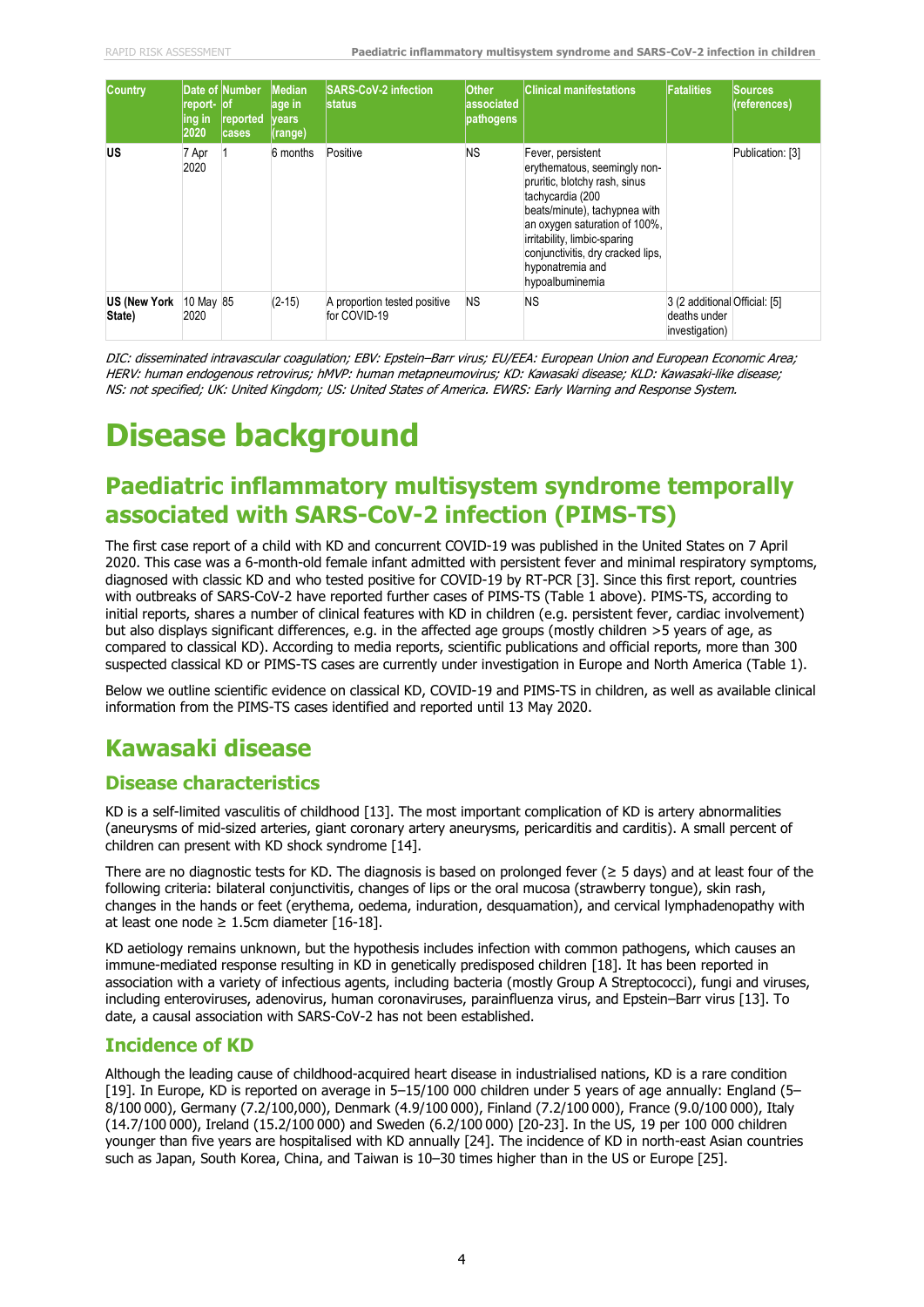#### **Clinical management of Kawasaki disease and treatment**

Children suspected or diagnosed with KD usually require hospital admission for evaluation, observation and treatment. High-dose intravenous immunoglobulin (IVIG) (2g/kg) is considered the first-line treatment for KD; it is effective in reducing the risk of coronary artery disease when administered within 10 days of the onset of fever. In addition to IVIG, acetylsalicylic acid, glucocorticoids and anti-TNF monoclonal antibodies have been used to combat the inflammation [26].

Rapid diagnosis of KD and treatment with IVIG prevent coronary artery abnormalities (CAA). Without timely treatment, CAAs, and in particular aneurysms, could occur in up to 25% of children with KD [26,27]. Some children present resistance to IVIG treatment [27]. Up to 10–20% of children may not respond to IVIG, and they are usually considered high risk for CAA [26,27]. Giant coronary artery aneurysms are considered predictive for longterm complications [20,26].

## **COVID-19 in children**

As of 13 May 2020, children make up a very small proportion of the 576 024 laboratory-confirmed COVID-19 cases reported to TESSy as case-based data with known age (0-4 years (n = 3 782, 0.7%), 5-9 years (n = 3 360, 0.6%), 10–14 years (n = 4 983, 0.9%)). Cases were slightly more likely to be male than female in children and adolescents (15 years or below, male–female ratio 1.1:1.0), and less likely among those aged 15 years and above (male–female ratio 0.8:1.0) [28]. The age distribution observed in the EU/EEA and the UK reflects testing policies and case definitions, which usually include the presence of symptoms. It is possible that the small proportion of cases reported among children reflects a lower risk of children developing COVID-19 symptoms or the fact that children generally experience milder symptoms, which explains that children are not prioritised when it comes to testing.

Pooled and country-specific TESSy data are available in an online report series, published weekly on the ECDC website: [https://covid19-surveillance-report.ecdc.europa.eu/.](https://covid19-surveillance-report.ecdc.europa.eu/#5_risk_groups_most_affected)

#### **Symptoms**

It appears that COVID-19, just like SARS and MERS, is less frequently observed in children, and children tend to present with milder symptoms than adults [28-32]. The most commonly reported symptoms include fever and cough [33,34]. Due to the mild presentation of the disease in children, it appears that children are also less likely to be tested [31]. In a large nationwide case series from China, comprising 2 135 paediatric cases, only 34.1% of the cases were laboratory confirmed, and 4.4% of these were asymptomatic [36]. According to a systematic review of 12 case series from China with 6 to 2 143 children infected with SARS-CoV-2, a high number of paucisymptomatic and asymptomatic children with SARS-CoV-2 infection were detected [32]. The five largest studies included in the systematic review reported 4 to 28% asymptomatic patients [32]. In a cohort of 100 Italian children with SARS-CoV-2 infection assessed between 3 and 27 March, 21% were asymptomatic [34], while a multicentre Italian study of 168 children aged 1 day to 17 years with SARS-CoV-2 infection found 2.5% asymptomatic cases [33].

Among cases in TESSy with available data on clinical symptoms, there was a U-shaped pattern in the age distribution of the proportion of asymptomatic cases. The proportion of asymptomatic cases was higher among the following age groups; under five years of age, 5–9 years, 10–14 years and 80 years and above, accounting for 15% (103/679 cases), 19% (116/603), 17% (159/940) and 12% (800/6 606) of cases, respectively. By contrast, the proportion of asymptomatic cases was lower among those aged 15–44 years and 45–79 years, accounting for 8% (2 173/28 059) and 6% (2 301/35 637) of cases in these age groups, respectively. These numbers do not accurately reflect the actual proportion of asymptomatic cases in each age group. This is due to the fact that in order to get tested, certain criteria must me be met, usually the presence of symptoms. Numbers are also in no way representative of the actual situation because so far only nine countries have submitted data to TESSy [28].

#### **Severity**

Different studies indicate mild disease in 10–60% of children, predominantly as a febrile upper respiratory tract disease. Although the course of disease in children tends to be milder, shorter and with respiratory or gastrointestinal symptoms, severe disease has also been reported in children [31].

A systematic review of 12 case series from China found that moderate courses of disease with mild pneumonia were most commonly found in 39–82% of patients, while up to 8% of the hospitalised children showed a severe or very severe course, including fatalities [32]. Critically ill children accounted for less than 1% of all reported cases in China in early analyses [36,37]. Recent data from the US showed that 5.7%–20% of paediatric cases were hospitalised, a majority of them infants [39]. A recent study from Italy, involving 11 exclusively paediatric hospitals and 51 paediatric units across Italy, showed that hospital admission was inversely related to age ( $p < 0.01$ ; Fisher exact test) [33], as also described by the TESSy data [28].

Data in TESSy show an elevated rate of hospitalisation among children under five years (12.5%; 95% confidence interval (CI): 10.7–14.4%) compared to persons aged 5–29 years, before increasing sharply with age. This pattern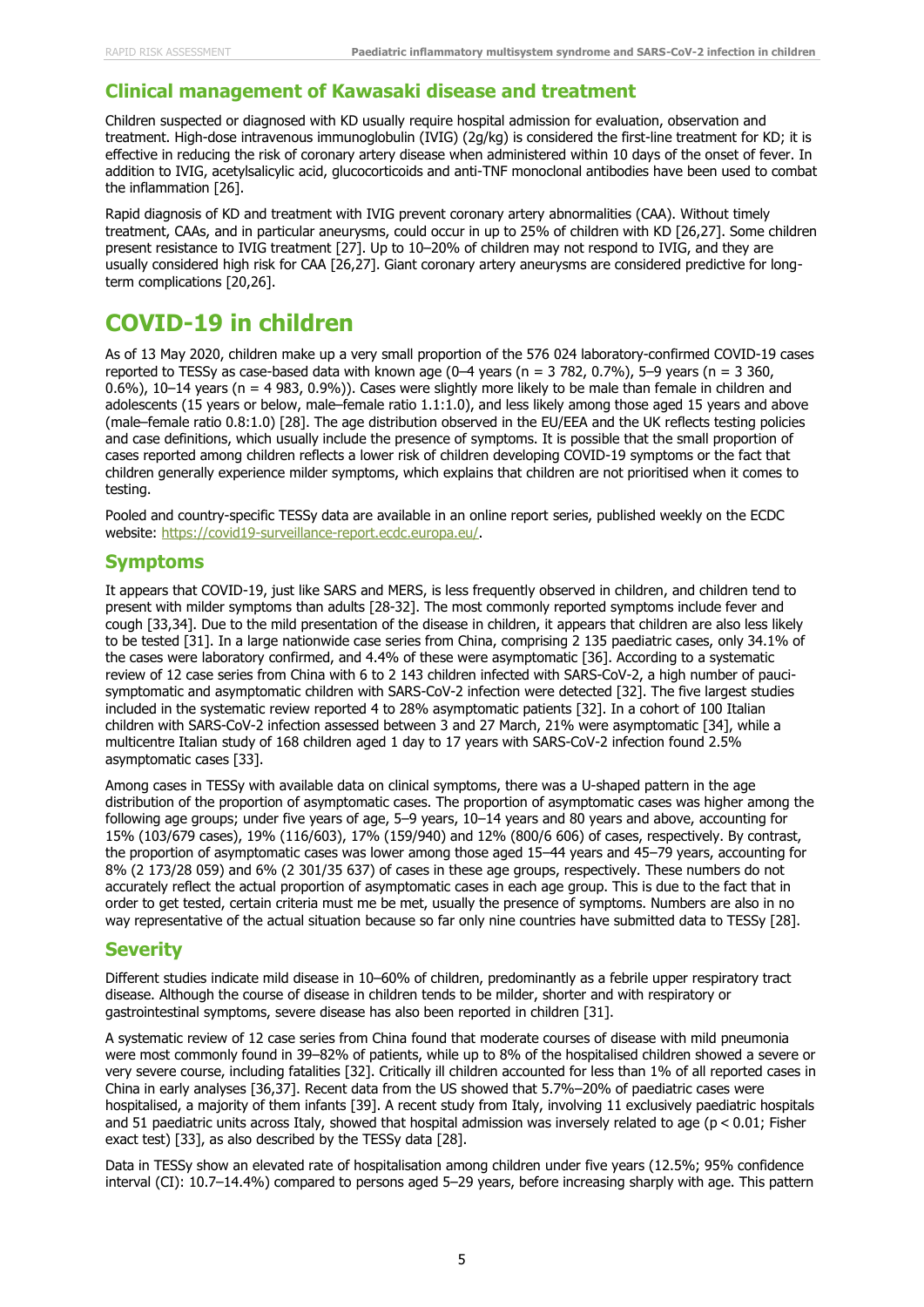is present in most countries with available data for this outcome and is likely to reflect a lower threshold for hospitalisation for young children. Severe hospitalisation (requiring admission to ICU and/or respiratory support) was however no more likely among children under five years compared to other children aged 5–14 years (Figure 2). Children also have a relatively shorter time from onset to hospitalisation and from hospitalisation to discharge than older groups [28]. Among cases aged under 15 years of age and with information on underlying health conditions, those who were hospitalised were more likely to have an underlying condition than those that were not (Table 2).

As of 13 May 2020, deaths among cases aged under 15 years were extremely uncommon; only four deaths among this age group out of a total of 44 695 (0.009%) have been reported to TESSy. This corresponds to a crude casefatality of 0.06% among those aged under 15 years, compared to 16.9% among those aged 15 years and above, driven largely by deaths in cases aged 60 years and above (Figure 2) [28].



#### **Figure 2. Age-specific rates of severe outcome, TESSy, EU/EEA and UK, 13 May 2020**

Note: y-axis scales differ for each plot; error bars are 95% confidence intervals; severe hospitalisation: hospitalised in ICU and/or requiring respiratory support; crude case-fatality: proportion of deaths among total cases reported. Sources: data are from a subset of countries reporting to TESSy that have sufficient data on the severe outcome. a) Austria, Croatia, Cyprus, Estonia, Ireland, Italy, Latvia, Lithuania, Luxembourg, Norway, Poland, Portugal, Slovakia and United Kingdom; b) Cyprus, Estonia, Ireland, Italy, Latvia, Lithuania, Luxembourg, Malta, Norway, Poland, Portugal and Slovakia; c) Austria, Croatia, Cyprus, Estonia, Germany, Greece, Iceland, Ireland, Latvia, Lithuania, Malta, Poland and Slovakia; d) Cyprus, Czechia, Estonia, Finland, Ireland, Italy, Latvia, Malta, Poland, Portugal and Slovakia; e) Austria, Cyprus, Czechia, Estonia, Finland, Germany, Ireland, Latvia, Lithuania, Malta, Norway, Poland, Slovakia and Sweden.

| Table 2. Proportion of cases aged under 15 years with reported underlying health conditions by level |  |  |
|------------------------------------------------------------------------------------------------------|--|--|
| of severity (TESSy data up to 13 May 2020)                                                           |  |  |

|                                                |                           | Distribution, n (%)               |                                     |                |  |  |  |
|------------------------------------------------|---------------------------|-----------------------------------|-------------------------------------|----------------|--|--|--|
| <b>Underlying health condition</b>             | Non-hospitalised<br>cases | <b>Hospitalised mild</b><br>cases | <b>Hospitalised severe</b><br>cases | Fatal<br>cases |  |  |  |
| None                                           | 720 (94%)                 | 215 (85%)                         | 5(71%)                              |                |  |  |  |
| Chronic lung disease, excluding asthma         | 25 (3%)                   | 8(3%)                             |                                     |                |  |  |  |
| Asthma                                         | 9(1%)                     | 2(1%)                             |                                     |                |  |  |  |
| Cancer, malignancy                             | 4(1%)                     | 3(1%)                             | 1(14%)                              |                |  |  |  |
| Cardiac disorder, excluding hypertension       | $4(1\%)$                  | 5(2%)                             |                                     |                |  |  |  |
| Neuromuscular disorder, chronic neurological   | 2(1%)                     | 9(4%)                             | 1(14%)                              |                |  |  |  |
| <b>Diabetes</b>                                | $1(1\%)$                  | $1(1\%)$                          |                                     |                |  |  |  |
| HIV/other immune deficiency                    | $1( < 1\%)$               | 2(1%)                             |                                     |                |  |  |  |
| Liver-related condition, liver disease         | $1(1\%)$                  |                                   |                                     |                |  |  |  |
| Haematological disorders                       | $1(1\%)$                  | 2(1%)                             |                                     |                |  |  |  |
| Total number of underlying conditions reported | 768 (100%)                | 247 (100%)                        | 7 (100%)                            | 0              |  |  |  |

Hospitalised mild cases: hospitalised, not in ICU or requiring respiratory support; hospitalised severe cases: hospitalised in ICU and/or requiring respiratory support.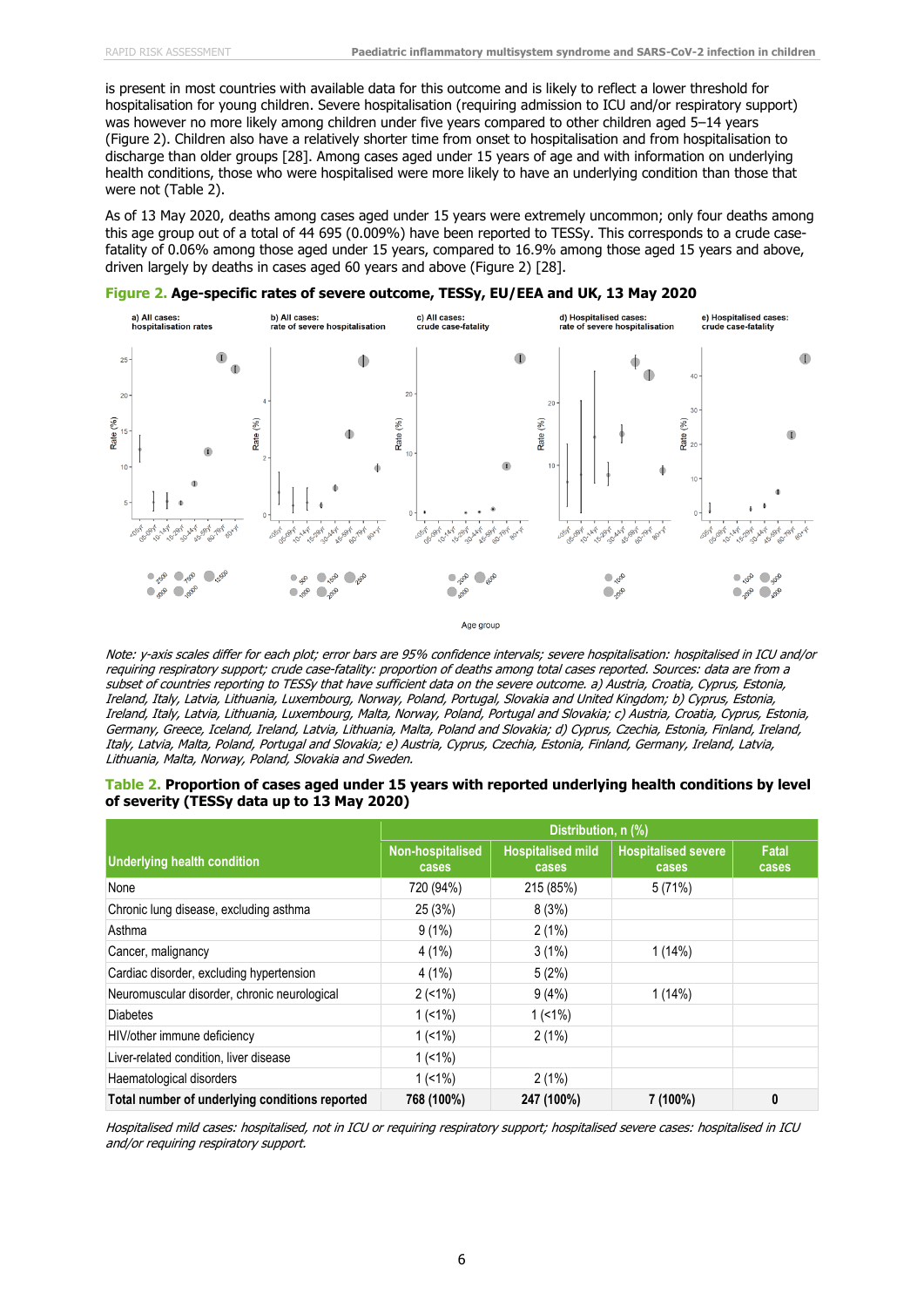## **Infection and transmission**

Data from population-based and cross-sectional studies indicate that children are unlikely to be primary source cases. In two cross-sectional studies from Vo' (Italy) and a population-based screening programme in Iceland, none of the 234 (Italy) and 848 (Iceland) children ≤10 years of age tested positive for SARS-CoV-2 [39,40]. In a targeted testing of symptomatic people or high-risk contacts in Iceland, 38 (6.7%) children under the age of 10 tested positive, in comparison to 13.7% of those who were 10 years or older [39]. In the Stockholm region (Sweden), a cross-sectional study including 707 participants (147 were children <15 years of age) reported an overall positivity rate of 2.5%, and a rate of 2.8% among children [42].

Children most likely contract COVID-19 in their households or through contact with infected family members, particularly in countries where school closures and strict physical distancing have been implemented [30,32,42,43]. In a recent publication from Italy, exposure to SARS-CoV-2 from an unknown source or from a source outside the child's family accounted for 55% of the infections [34], while in another Italian cohort contact with a SARS-CoV-2 infected person outside the family was rarely reported, and 67.3% (113/168) of children had at least one parent who tested positive for SARS-CoV-2 infection [33]. Two studies on household transmission estimated the household secondary attack rate to be 16.3% [45] and 13.8%, respectively [46].

Child-to-adult transmission appears to be uncommon. In an investigation of the first outbreak in France, an infected child did not transmit the disease despite close interaction with other children and teachers [47]. There are few case reports, all with poorly documented data, describing a paediatric case as a potential source of infection for adults [47,48].

Recent, not yet peer-reviewed data from Switzerland show that initial SARS-CoV-2 viral loads at diagnosis in symptomatic children are comparable to those in adults [50] and that symptomatic children of all ages shed infectious virus in early acute illness [51]. In this study, infectious virus isolation success was comparable to that in adults. The youngest patient from whom SARS-CoV-2 was isolated, was a 7-day old neonate [51]. In another preprint, it was shown that there was no significant difference between viral loads in the age group 1–20 years and the adult age group 21–100 years of age [52].

### **Treatment of paediatric COVID-19**

As mentioned above, the majority of paediatric COVID-19 cases have been mild and self-limited with few hospitalisations. Supportive care and oxygenation as required may be sufficient for mild and moderate cases. The management of cases presenting with severe respiratory distress and/or shock involves mechanical ventilation (usually of shorter duration than in adults) and use of IVIG. Thromboembolic episodes are not as frequent as in adults, although cases of myocarditis have been described [27]. For ethical reasons, children are usually not recruited to participate in clinical trials of the new antiviral and monoclonal antibody treatments for severe COVID-19.

## **Paediatric inflammatory multisystem syndrome temporally associated with SARS-CoV-2 infection in children**

### **PIMS-TS symptoms**

PIMS-TS cases presented with signs and symptoms similar to atypical KD and TSS. All children had prolonged fever, abdominal pain and other gastrointestinal symptoms (50–60%) as well as conjunctivitis, rash, irritability and, in some cases, shock, usually of myocardial origin. However, some respiratory symptoms could be present, and dyspnoea was usually correlated with concurrent shock.

Some children were positive for SARS-CoV-2 by PCR, while others were positive for IgG antibodies. COVID-19 history or COVID-19-compatible symptoms could be either elicited in the history of the child or a household member. Markers of inflammation were elevated: neutrophilia with lymphopenia, significantly increased C-reactive protein, D-dimer, IL-6 and ferritin levels, and hypoalbuminaemia.

Coinfection with other pathogens has been investigated, and in a few cases, human metapneumovirus (hMPV) or other pathogens have been detected (personal communication from the WHO COVID-19 Clinical Network Knowledge Exchange, see also Table 1) [6,53].

### **Preliminary UK case definition**

**On 1 May 2020**, the Royal College of Paediatrics and Child Health published a guidance document on the clinical management of children presenting with PIMS-TS and proposed the following case definition [4]:

 A child presenting with persistent fever, inflammation (neutrophilia, elevated CRP and lymphopaenia) and evidence of single or multi-organ dysfunction (shock, cardiac, respiratory, renal, gastrointestinal or neurological disorder) with other additional clinical, laboratory or imagining and ECG features. Children fulfilling full or partial criteria for Kawasaki disease may be included.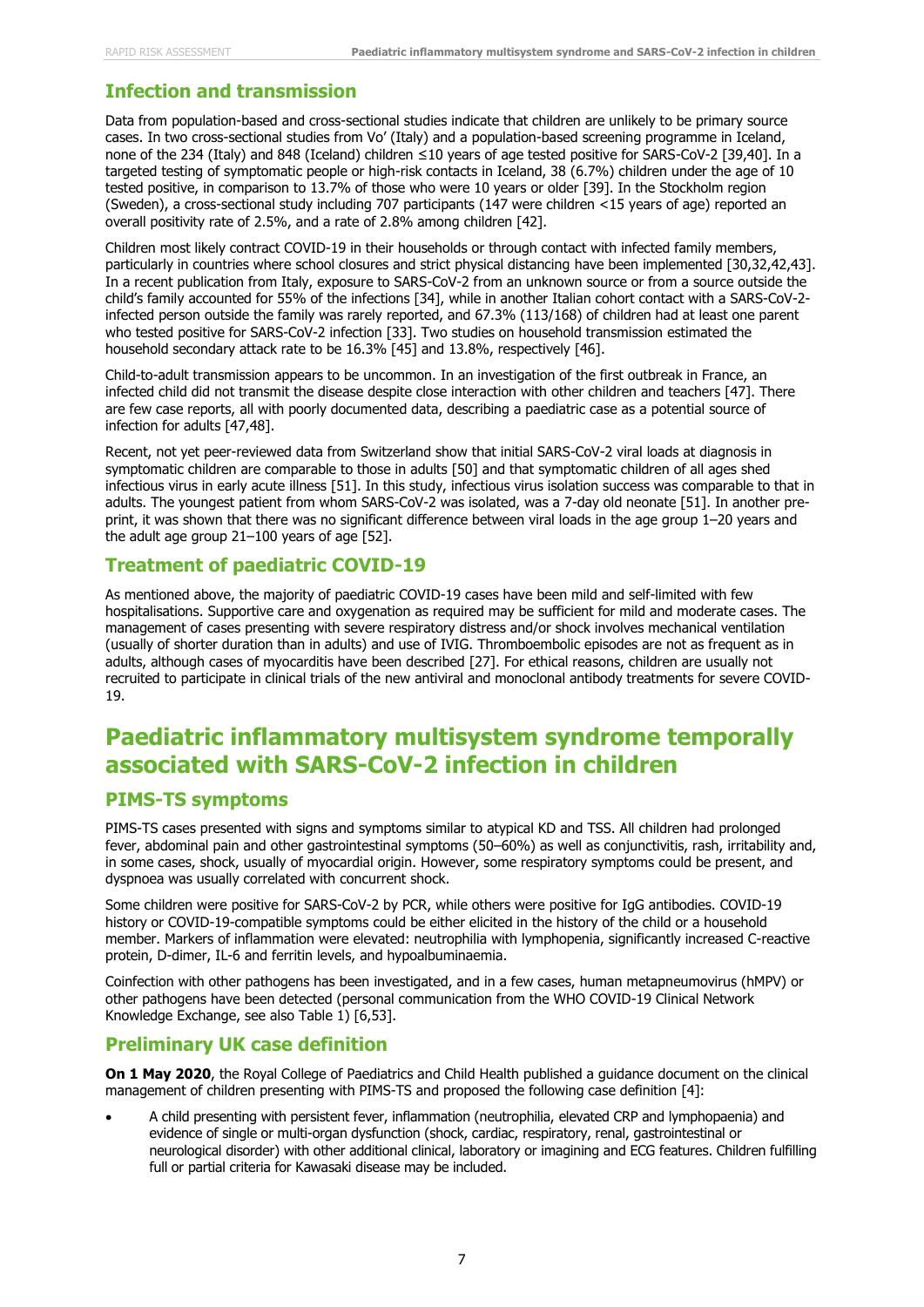- Exclusion of any other microbial cause, including bacterial sepsis, staphylococcal or streptococcal shock syndromes, infections associated with myocarditis such as enterovirus.
- SARS-CoV-2 PCR testing positive or negative.

This case definition has also been disseminated to the International Network of Paediatric Surveillance Units (INoPSU [54]) as a suggestion for the development of an international case definition.

## **EU case definition**

Currently, there is no agreed EU case definition, although it would be important to have a specific diagnostic code for follow-up surveys. Several EU Member States (e.g. Spain and France) are developing national case definitions to identify and monitor children presenting with PIMS-TS.

## **Immune response and immunity**

## **Immune response in KD and PIMS-TS**

Although the aetiology for KD remains unknown, available evidence supports the hypothesis that the pathogenesis is closely associated with dysregulation of immune responses to an infectious agent [53-57]. The extent of the inflammatory reaction is also influenced by the genetic backgrounds of the individuals, resulting in a limited number of children developing KD in response to infectious stimuli [17]. As regards the PIMS-TS, no concrete working hypothesis for its pathogenesis has yet been put forward.

### **Differences in immune response in children and adults in SARS-CoV-2 infection**

SARS-CoV, MERS and SARS-CoV-2 cause milder disease in children than in adults. This may be explained by differences in immune responses to the virus. In SARS-CoV-2 infection, CD8+ T cells and IL-6 (a key cytokine contributing to host defence through the stimulation of acute phase responses, hematopoiesis and immune reactions) play a vital role in virus clearance. The average level of IL-6 in paediatric cases was shown to be lower than in adults, while a significantly higher level of total T cells was observed in children, which may be partially responsible for the less severe symptoms in paediatric patients [58].

Immune response to SARS-CoV-2 involves both cell-mediated immunity and antibody production [57-59]. As for adults, the protection by antibodies and the possibility of re-infection in children still remain to be studied. It is also too early to know how long the protective immune response against SARS-CoV-2 could last, as this will require longitudinal serological studies that follow patients' immunity over an extended period of time [64].

One possible mechanism that causes KD or PIMS-TS in children could be via antibody-dependent enhancement (ADE). The presence of antibodies can be detrimental when antibody levels are too low to provide protection but high enough that the antibodies enable the virus to spread [65]. ADE has been demonstrated in SARS-CoV where, in vitro, antibodies to the spike protein improve the ability of novel strains of the virus to enter cells [64].

## **Association between SARS-CoV-2 infection and PIMS**

In order to examine causality between exposure to SARS-CoV-2 and PIMS-TS, the nine Bradford Hill causality criteria were applied (Table 3) to the relevant and limited evidence identified from literature and available data [67]. Based on the amount of information available, sample size of the studies and the certainty of the findings, each criterion was qualitatively assessed for supporting evidence and assigned a score: 3+ (the criterion is fully met); 2+ (the criterion is partially met); 1+ (the criterion is minimally met, with some aspects being consistent); – (the criterion is not met); or  $+/-$  (conflicting evidence).

#### **Table 3. Available evidence on causality of association between SARS-CoV-2 infection and PIMS, according to Bradford Hill** [67]

| Criterion* | Description*                                                                                                                                                                                                            | Qualitative evaluation  <br>of the Bradford Hill<br>criteria (a) | <b>Evidence</b>                                                                                                                                                                                                                                                  | <b>References</b>                   |
|------------|-------------------------------------------------------------------------------------------------------------------------------------------------------------------------------------------------------------------------|------------------------------------------------------------------|------------------------------------------------------------------------------------------------------------------------------------------------------------------------------------------------------------------------------------------------------------------|-------------------------------------|
| Strength   | Whether those with the<br>exposure are at a higher<br>risk of developing disease<br>and if so, how much more<br>risk? This criterion suggests<br>that a larger association<br>increases the likelihood of<br>causality. | ÷                                                                | Countries with large outbreaks of<br>SARS-CoV-2 (France, Italy,<br>Spain, UK, US) have seen the<br>occurrence of cases of PIMS in<br>the late stages of the first wave of<br>the COVID-19 pandemic. These<br>countries, however, also have<br>large populations. | See event background and<br>Table 1 |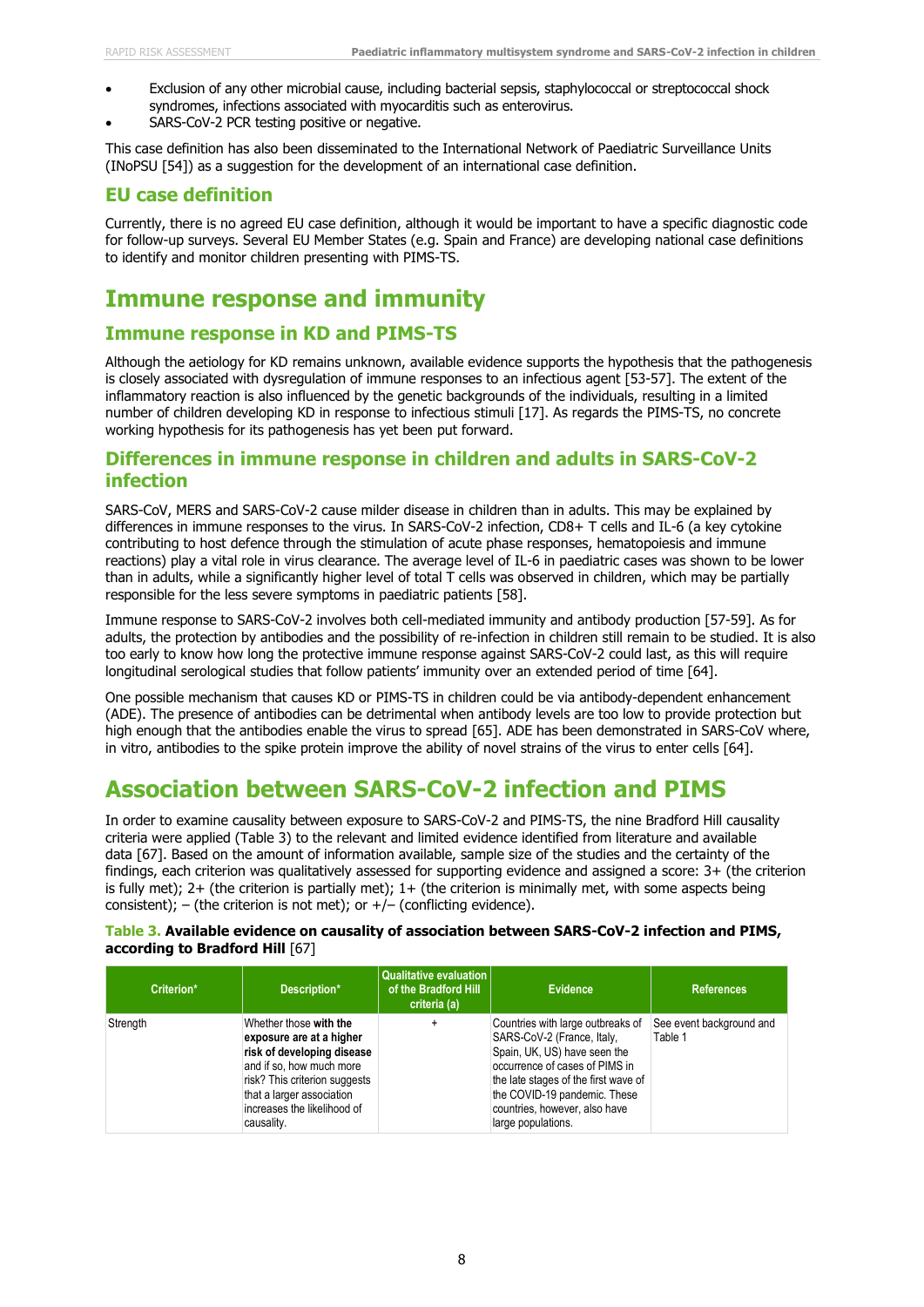| Criterion*          | Description*                                                                                                                                                                                                       | <b>Qualitative evaluation</b><br>of the Bradford Hill<br>criteria (a) | <b>Evidence</b>                                                                                                                                                                                                                                                                                                                                                                                                                                                                                                                                                                                                                                                                 | <b>References</b>         |
|---------------------|--------------------------------------------------------------------------------------------------------------------------------------------------------------------------------------------------------------------|-----------------------------------------------------------------------|---------------------------------------------------------------------------------------------------------------------------------------------------------------------------------------------------------------------------------------------------------------------------------------------------------------------------------------------------------------------------------------------------------------------------------------------------------------------------------------------------------------------------------------------------------------------------------------------------------------------------------------------------------------------------------|---------------------------|
| Consistency         | The credibility of findings<br>increases with repetition of<br>findings, including<br>consistency of study findings<br>across different<br>populations and<br>geographical locations.                              | $^{++}$                                                               | Several countries (France, Italy,<br>Spain, Slovenia, UK, US)<br>observed an increase of case<br>numbers of PIMS-TS in children<br>while others did not                                                                                                                                                                                                                                                                                                                                                                                                                                                                                                                         | See Table 1               |
| Specificity         | Causality is more likely if<br>the exposure causes only<br>one specific disease or<br>syndrome, or if a specific<br>location or population is<br>affected.                                                         |                                                                       | SARS-CoV-2 causes different<br>kinds of symptoms                                                                                                                                                                                                                                                                                                                                                                                                                                                                                                                                                                                                                                | See disease background    |
| Temporality         | This criterion requires that<br>the exposure must occur<br>before the disease, and not<br>after a latency period that is<br>too long. This criterion must<br>always be fulfilled for<br>causality to be concluded. | $^{\mathrm{+}}$                                                       | PIMS-TS cases have been<br>observed in children negative by<br>PCR but positive by serology,<br>suggesting prior exposure to<br>SARS-CoV-2 between one to up<br>to 14 days.<br>In addition, some children had<br>confirmed and plausible COVID-<br>19 exposure in their household or<br>through contact with infected<br>family members<br>PIMS-TS is reported relatively late<br>during the waning tail of the first<br>epidemic curve                                                                                                                                                                                                                                         | See Table 1 and [8,52,66] |
| Biological gradient | The argument for causality is<br>stronger in the presence of a<br>dose-response<br>relationship, where higher<br>or longer exposure leads to<br>an increased risk of disease.                                      |                                                                       | Unknown whether higher or longer Absence of evidence<br>exposure leads to an increased<br>risk of disease. But children most<br>likely contract COVID-19 in their<br>households or through contact<br>with infected family members                                                                                                                                                                                                                                                                                                                                                                                                                                              |                           |
| Plausibility        | A conceivable mechanism<br>for causation between<br>disease and exposure<br>should exist for there to be a<br>causal relationship.                                                                                 | $\ddot{}$                                                             | The cause of KD remains<br>unknown, but some evidence<br>suggests that it could be triggered<br>by an infection, which, in this<br>case, would be consistent with<br>SARS-CoV-2 infection. Putative<br>mechanisms include induction of:<br>Immunoglobulin A (IgA)-<br>$\bullet$<br>producing plasma cells<br>RNA virus-like inclusion<br>$\bullet$<br>bodies<br>Up-regulation of type I<br>interferon (IFN)-induced<br>genes<br>Increased plasma level of C-<br>$\bullet$<br>X-C motif chemokine ligand<br>10<br>A representative IFN-<br>alpha2a/gamma-inducible<br>protein<br>Superantigens (SAgs) and<br>pathogen/ microbe-associated<br>molecular patterns<br>(PAMPs/MAMPs) | $[53-57]$                 |
| Coherence           | The current association<br>should not contradict any<br>previous knowledge<br>available about the disease<br>and/or exposure.                                                                                      | $\ddot{}$                                                             | The current hypothesis holds that<br>SARS-CoV-2 triggers<br>hyperinflammation in the PIMS-TS<br>cases, which is consistent with<br>previous knowledge                                                                                                                                                                                                                                                                                                                                                                                                                                                                                                                           |                           |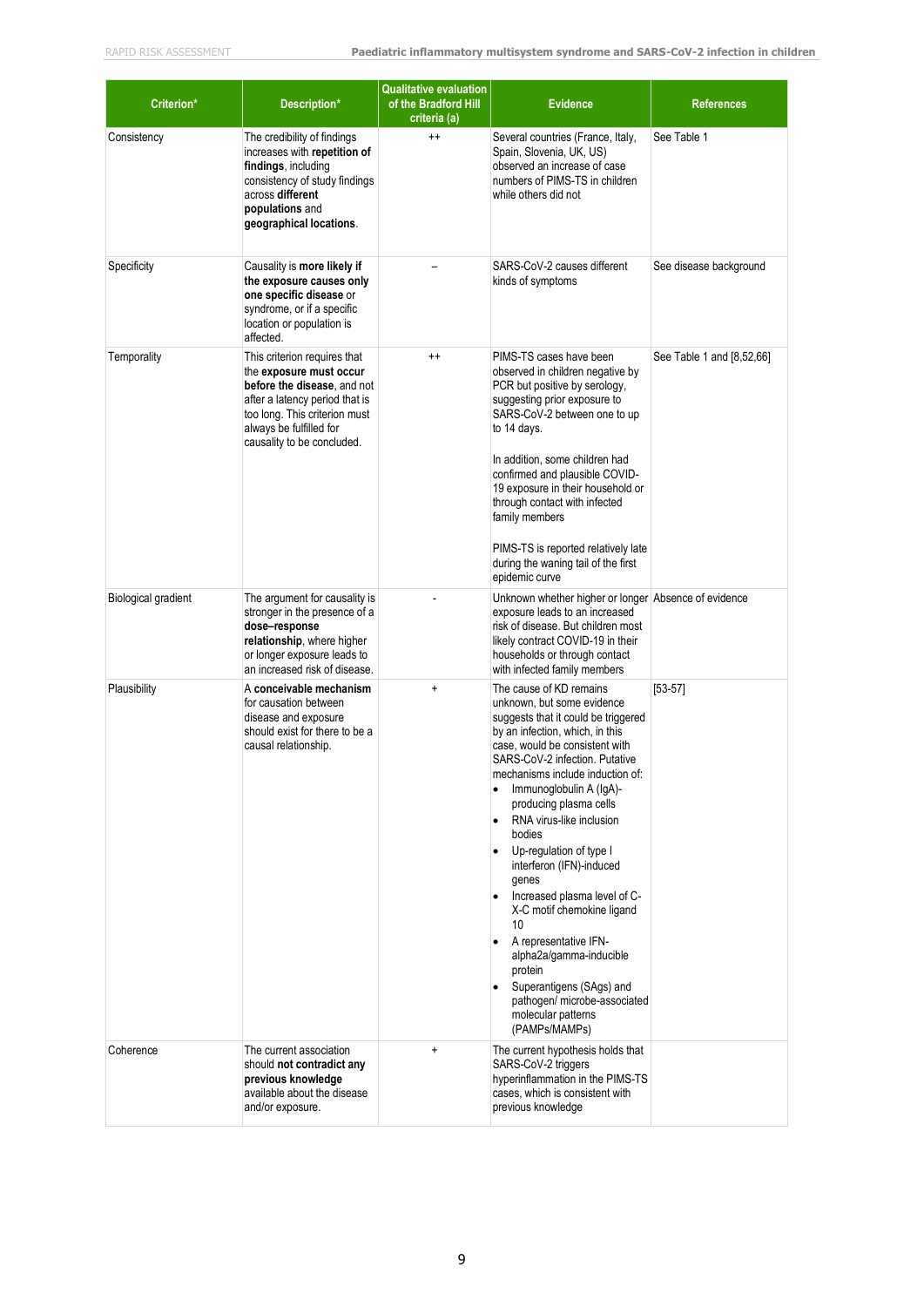| Criterion* | Description*                                                                                                                                                                                                                                                             | <b>Qualitative evaluation</b><br>of the Bradford Hill<br>criteria (a) | <b>Evidence</b>                                                                                                                                                                                                                                                                                    | <b>References</b> |
|------------|--------------------------------------------------------------------------------------------------------------------------------------------------------------------------------------------------------------------------------------------------------------------------|-----------------------------------------------------------------------|----------------------------------------------------------------------------------------------------------------------------------------------------------------------------------------------------------------------------------------------------------------------------------------------------|-------------------|
| Experiment | This criterion can <b>involve</b><br>scientific experiments and<br>addresses the association of<br>exposure with disease.<br>However, 'experiment'<br>relates to the decrease in<br>disease risk when the<br>exposure is removed and<br>often involves animal<br>models. |                                                                       | Animal models have been<br>produced for KD but do not<br>accurately reproduce the<br>pathologic features of KD (no data<br>for SARS-CoV-2 as of yet).                                                                                                                                              | $[66-68]$         |
| Analogy    | This criterion uses previous<br>evidence of an association<br>between a similar<br>exposure and disease<br>outcome to strengthen the<br>current argument for<br>causation.                                                                                               | $+/-$                                                                 | Seasonal coronavirus (HCoV-<br>NL63) and other viruses were<br>suggested to have an association,<br>e.g. Epstein-Barr virus; but there<br>are also conflicting data for this<br>association; alternative<br>hypotheses suggest that bacterial<br>or fungal infection or exposure<br>could cause KD | [70, 71]          |

\*: Criteria and description are based on Hill's criteria for causation [67]

Scores: 3+ (the criterion is fully met); 2+ (the criterion is partially met); 1+ (the criterion is minimally met, with some aspects being consistent),  $-$  (the criterion is not met) and or  $+$ / $-$  (conflicting evidence).

After assessing the evidence and rating it (limited to substantial), only five out of nine criteria would support a causal relationship between SARS-CoV-2 infection and the development of PIMS-TS. Future clinical, epidemiological and experimental studies may elucidate the biological determinants of this syndrome and further explore the evidence supporting these causality criteria.

## **Disease surveillance for KD and COVID-19 disease in the EU/EAA and the UK**

While COVID-19 has been under EU-level surveillance since 26 January 2020, KD is not. A limited number of countries in the EU/EEA already maintain surveillance systems or registries for KD.

Surveillance systems for COVID-19 in the EU/EEA and UK collect every day the number of laboratory-confirmed cases of COVID-19 within 24 hours after identification through the Early Warning and Response System (EWRS); in addition, more comprehensive case-based and aggregated data are collected in TESSy.

The EWRS was used to report and exchange the first information about these KLD cases in the EU/EEA and in the UK (Table 1).

## **Risk assessment questions**

- What is the overall risk of COVID-19 in children in the EU/EEA and UK?
- What is the overall risk of PIMS-TS in children in the EU/EEA and the UK?

## **ECDC risk assessment for the EU/EEA**

This assessment is based on information available to ECDC at the time of publication and unless otherwise stated, the assessment of risk refers to the risk that existed at the time of writing. It follows the ECDC rapid risk assessment methodology, with relevant adaptations. The overall risk is determined by a combination of risk of the probability of an event occurring and of its consequences (impact) to individuals or the population [74].

**Risk of CoVID-19 in children in the EU/EEA and UK**: In recent months, SARS-CoV-2 has been circulating and spreading in the EU/EEA and the UK through human-to-human transmission. SARS-CoV-2 proved to be highly transmissible among a virtually fully susceptible population. However, children were reported in relatively low numbers and with mostly asymptomatic or mild infection. There is no consensus yet whether the low proportion of cases reported in children is due to a low probability of infection or a low probability of developing severe symptoms (which makes getting tested for the disease less likely).

SARS-CoV-2 does not appear to be highly transmissible in children, particularly in younger children, and school outbreaks or school transmission instances have been rarely reported [7]. However, due to mild symptoms and the fact that school closures were among the first physical distancing measures implemented in most countries, outbreaks may have remained undetected.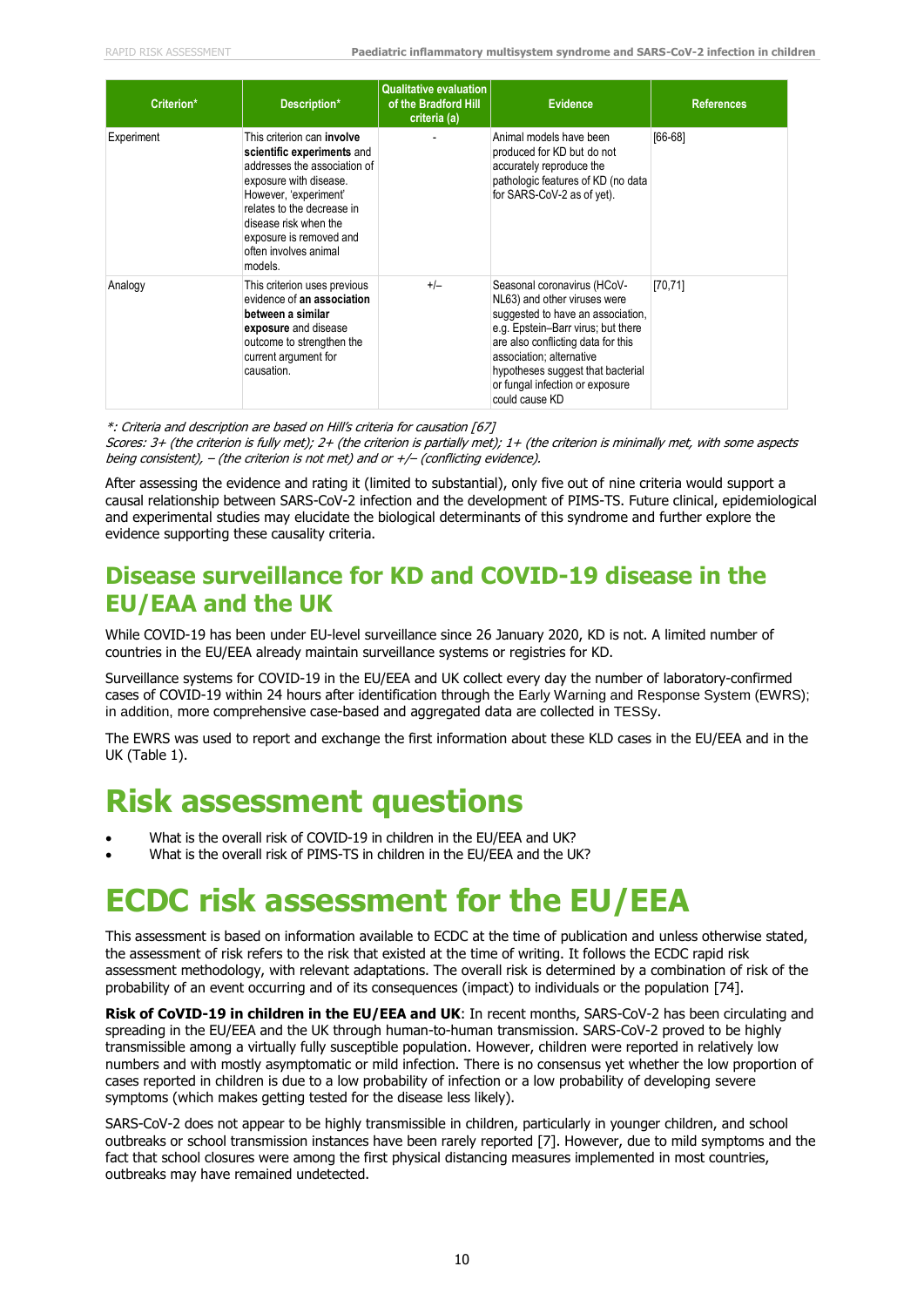After reaching a peak at the end of March or in April, most EU/EEA countries have observed decreases in the daily number of newly reported cases in the last weeks. Consequently, although transmission persists, children are currently experiencing decreased opportunities for infection and, therefore, the likelihood of seeing large number of COVID-19 cases in children in the coming weeks is very small. In countries where community transmission keeps occurring at high rate, opportunities for infection in children are similar to the previous months.

In summary, the probability of COVID-19 in children is currently assessed as **low**. The impact of such disease is assessed as **moderate**, therefore the overall risk of COVID-19 in children is assessed as **low.**

**Risk of PIMS-TS in children in the EU/EEA and the UK:** A causal association between SARS-CoV-2 infection and PIMS-TS has not been proven, and several unknowns limit our ability to accurately assess this risk. However, it is hypothesised that PIMS-TS, seen as a dysregulation of the immune response to a pathogen, may occur as a late reaction to SARS-CoV-2 infection. The simultaneous occurrence of reported PIMS-TS cases and children exposed to SARS-CoV-2 would support this hypothesis. It has to be noted, however, that only a relatively small number of children has been reported with PIMS-TS compared with the large overall number of children with confirmed or suspected SARS-CoV-2 infection.

The cases of PIMS-TS detected so far have been rather severe. It is possible that this relatively small number of cases represents the more severe end of the spectrum of a post-infectious syndrome that has not been fully recognised. As the onset of symptoms of PIMS-TS is estimated to be 2-4 weeks post COVID-19 infection [9, 53], and as primary care services are gradually operating in a more regular mode, more cases of PIMS-TS may be detected to provide us with a more complete picture of this phenomenon.

As of 11 May, five fatalities in PIMS-TS cases have been reported (one in France, one in the UK, three in the US) [6,53]. Long-term outcome and possible sequelae are overall unknown, but since a number of children present with myocardial involvement (either myocarditis or coronary artery abnormalities), long-term follow up is warranted.

In summary, the probability of PIMS-TS in children in the EU/EEA is currently assessed as **very low**, and the impact of PIMS-TS is assessed as **high**, therefore the overall risk of COVID-19-associated PIMS-TS in children is assessed as **low** risk.

## **Options for response**

The COVID-19 epidemiological situation in the EU/EEA and the UK varies by region and country. To date, most countries in the EU/EEA and the UK are still experiencing sustained transmission, even if – following large-scale community-level measures – a few countries are transitioning to, or have reached, a situation where transmission is reduced to localised clusters. PIMS-TS cases appeared, or were recognised, in several EU/EEA countries and the UK in this decreasing phase of the epidemic. It is possible that more cases will be recognised as more countries enter this phase and more publicity is given to this syndrome.

#### **Clinical management**

Based on information from the reporting countries, management of PIMS-TS cases has been mostly supportive as they are at the severe end of the spectrum. As KD was part of the differential diagnosis, treatment with IVIG has been the predominant management option. Antibiotics, corticosteroids (methyl-prednisolone), heparin, and antiinflammatory agents (e.g. tocilizumab) have also been used. A few PIMS-TS cases required critical care support with vasopressors and mechanical ventilation and, rarely, extracorporeal membrane oxygenation (ECMO).

If a suspected case is detected, efforts should be made to test for a variety of infectious agents (besides COVID-19, both with PCR and serology if available): bacteria (like Staphylococcus and Group A Streptococcus), enteroviruses, Epstein–Barr virus, other respiratory viruses, etc. In addition, all household members should be investigated for COVID-19.

#### **Surveillance**

There is a need for additional data on the incidence of PIMS-TS among children. A better understanding of the most affected age groups and risk factors for this complication is required. In addition, the relevant conditions for identifying and reporting PIMS-TS need to be specified, along with the period between infection and onset of PIMS-TS and the confirmation of previous or current COVID-19 disease in the affected children. Although research studies are best suited to answer these questions, surveillance can provide initial supporting data. ECDC has discussed this with the Member States and will include PIMS-TS as a possible complication to its standard COVID-19 surveillance. Since this syndrome appears to be rare, collating data from across EU/EEA Member States and the UK would provide more statistical power for the analysis of these cases.

An important surveillance constraint is the challenge to link the clinical presentation of PIMS-TS with the COVID infection status. This is complex due to a) the non-specific symptoms associated with clinical presentation (see case definition) and b) the fact that the COVID-19 disease status of the presenting patient is often unknown. Asymptomatic infection may be more common in children, and in many cases PIMS-TS presentation appears 2–4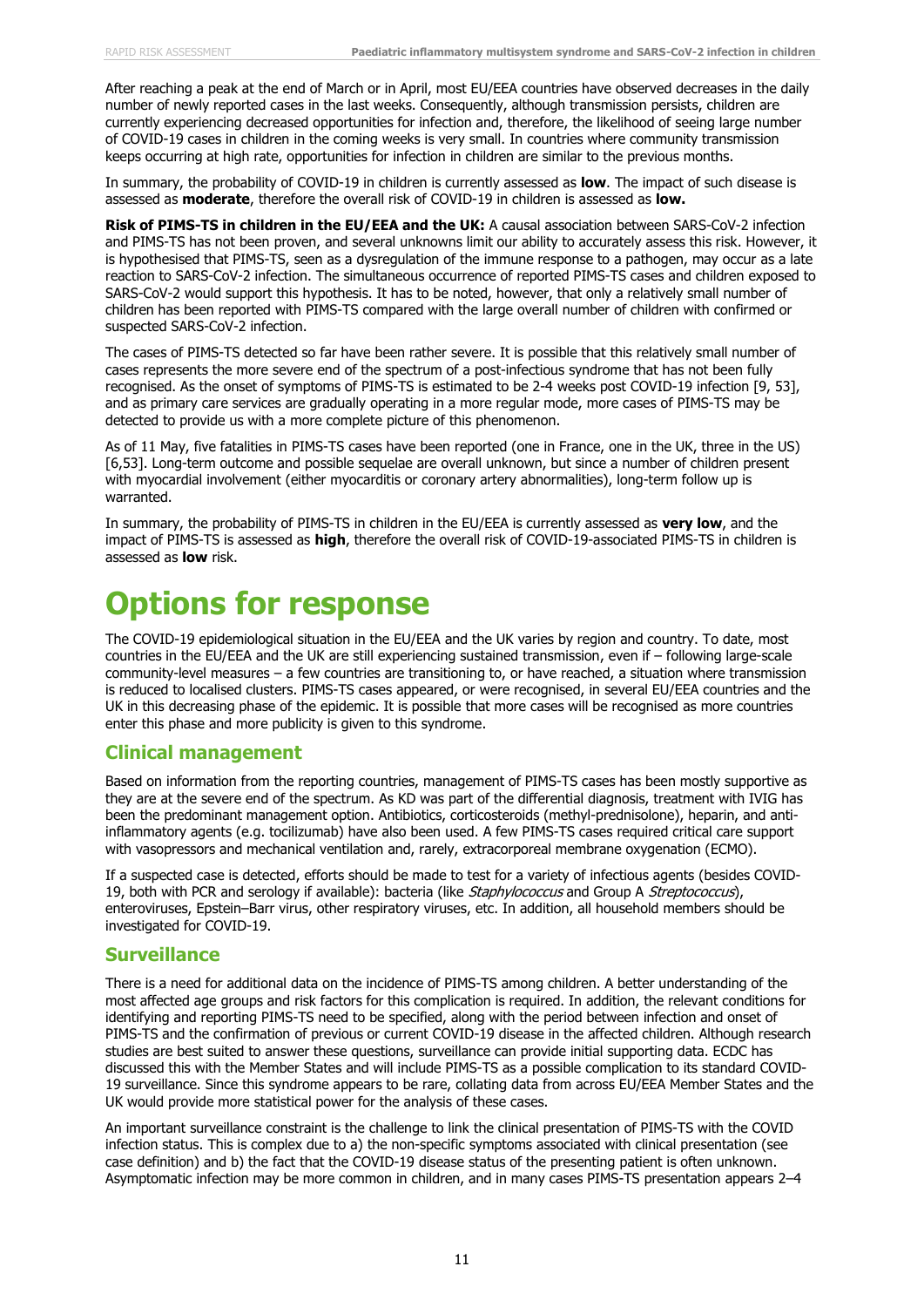weeks after infectious disease symptoms have subsided. Hence, non-infectious disease clinicians who typically lead diagnosis and treatment of KD must be made aware of the potential link to COVID-19, and, even in the absence of COVID-like symptoms, ensure testing of presenting paediatric patients and their contacts to support case ascertainment.

PIMS-TS as defined in the case definition above should be reported in TESSy using the variable *Complication* = 'PIMS'. If data on previously diagnosed cases are available, these can also be reported in TESSy. In addition, WHO is considering adding information in the electronic case report form (eCRF) for COVID-19 surveillance to include PIMS-TS.

## **Risk communication**

Risk communication messages to parents and caregivers should focus on what is known about this condition. It should also be mentioned that much about PIMS-TS remains unknown because it has only recently been reported in the context of COVID-19. Concise information about signs and symptoms should be provided, as well as clear explanations of what we know, and why it is important to seek treatment if there are concerns. It should be highlighted that the condition appears to be very rare, and that research is ongoing to find out more about the potential link of this syndrome to COVID-19.

Messages should emphasise the following:

- Serious COVID-19-related illness and associated mortality among children is rare, and this newly reported condition appears to comprise only a very small proportion of these already rare, serious paediatric cases. On the other hand, it is well known that children may develop inflammatory conditions in response to various infections.
- The potential association of this new condition with COVID-19 disease is still under investigation. There is still much that remains unknown about it.
- Early diagnosis of the inflammatory illness is important in order to ensure early treatment and reduce the risk of long-term complications. Therefore:
	- Clear information should be given about signs and symptoms that parents/caregivers should 'watch out for' in order to seek immediate treatment.
	- Information should indicate who to contact for further advice and referral, as per the national/local advice (e.g. hotline, paediatric services).
	- Reassurance should be given about the availability of treatment for this inflammatory illness, but it should also be clarified that this condition can be severe, and some patients may require intensive care for cardiac and respiratory support.
	- Reminders of the importance of all households maintaining high standards of hand hygiene and respiratory etiquette; physical distancing and other preventive measures in the context of the COVID-19 pandemic should be observed, as per the public health advice in the patient's country.
- Interest in this topic may be substantial due to its novelty and because it is being reported in a population group that has been referred to as having a low risk of severe coronavirus disease. Health authorities should therefore consider providing information about the current knowledge regarding this illness on their online information platforms. The information should be updated as more evidence becomes available.

Communication efforts should target healthcare workers through dedicated communication channels for general practitioners and paediatricians in order to:

- inform about the most recent reports, while including reassurance that this is not a very common complication;
- inform about recommended courses of action, recommended treatment and requirements for reporting;
- highlight the importance of early diagnosis and treatment, and
- provide links for further information.

### **Research needs and gaps**

Several unknowns still exist with regard to SARS-CoV-2. This has significant implications for the understanding of this new syndrome. Quality transmissibility studies that could clarify the role of children are missing. There is also a lack of understanding with regard to the SARS-CoV-2-induced humoral and cellular immune responses; more details are needed, especially on the duration of those immune responses and how they may relate to PIMS-TS.

In order to improve our understanding about the possible association between SARS-CoV-2 infection and PIMS-TS, children suspected of this condition could be considered for recruitment in research and surveillance studies, respecting the ethical principles for children in such studies. In addition to descriptive observational studies to further understand the basic clinical, epidemiological and genetic parameters associated with this emerging condition, focus should also be given to aetiological studies (case/control design) in order to assist in verifying a causal link between COVID-19 and PIMS-TS. In addition, animal models on KD and PIMS-TS would help to understand the dose-response and association of SARS-CoV-2 with PIMS-TS as well as the immune response pathways associated with PIMS-TS pathogenesis.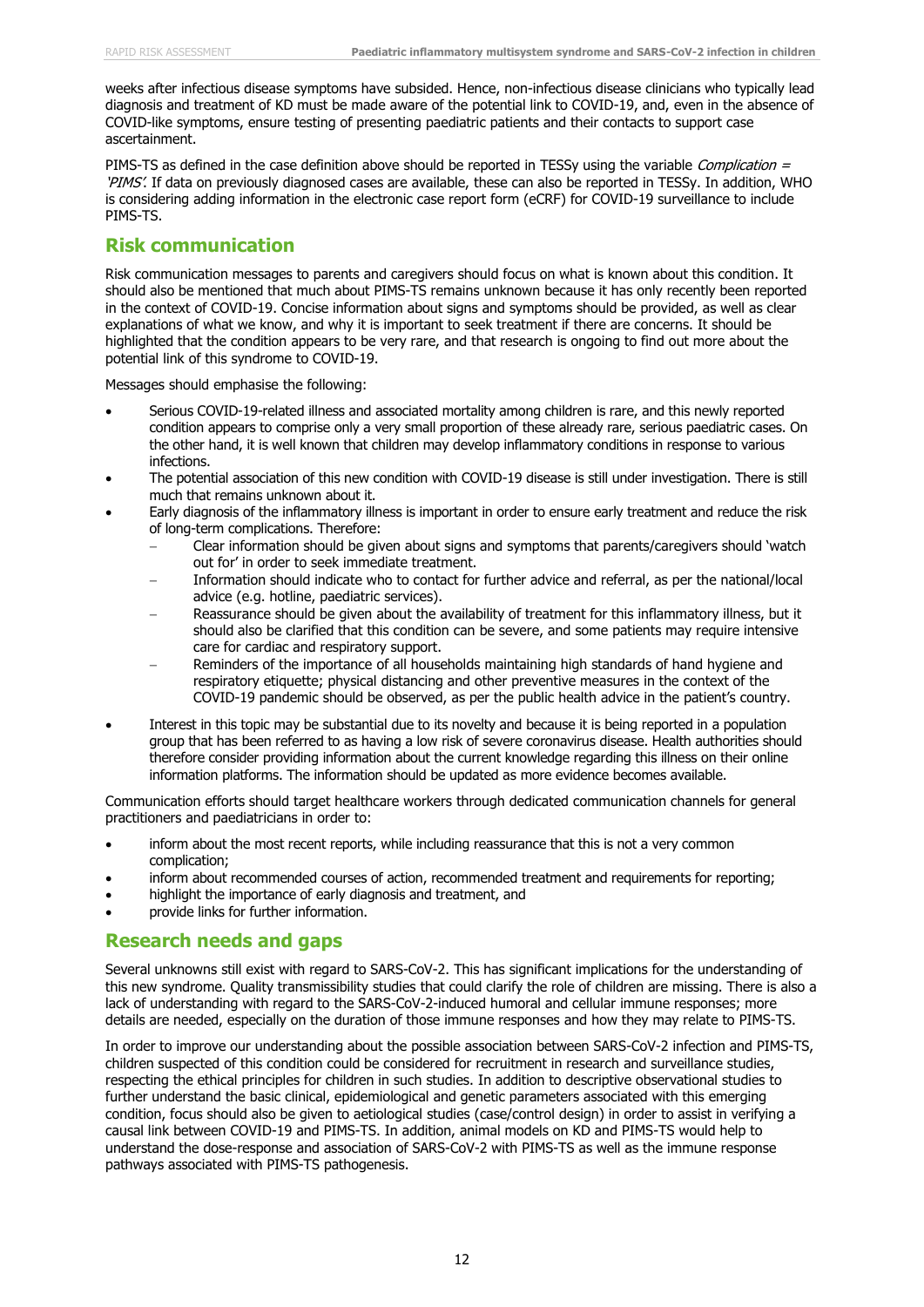Management of PIMS-TS remains difficult; most cases have been treated as atypical KD with additional supportive care as needed. Considering the rarity of the syndrome, it would be important to establish and coordinate (e.g. by a learned society) a clinical expert group at the EU level for providing guidance on diagnosis, treatment and followup.

There are currently very few interventional clinical trials for COVID-19 open to patients younger than 18 years of age [67,68]; there are, however, several EU-led research actions. For example, one UK-led study specifically focuses on KD. The study is funded through the Innovative Medicines Initiative (IMI) and part of the 'connect4children' network and may provide opportunities for enhanced understanding and possible options for therapeutic intervention [76]. The International Network of Paediatric Surveillance Units (INoPSU) used to lead research studies on KD and could reactivate and promote surveillance studies on KD and PIMS-TS [54].

In the UK, the EU Horizon 2020 project DIAMONDS is recruiting children with infectious and inflammatory disorders for the development of a molecular test for the rapid diagnosis of serious infectious and inflammatory diseases using personalised gene signatures [77]. A British Paediatric Surveillance Unit study has started on 12 May 2020 to gather information on this inflammatory syndrome [10].

From a COVID-19 perspective, the RECOVER project has already well-established hospital networks to improve the understanding of the clinical presentation of COVID-19. It could be used to increase our understanding of the emerging condition [78]. Moreover, the European Medicines Agency has announced accelerated regulatory procedures for the development and marketing authorisation of therapeutics and vaccines, which include a rapid agreement of paediatric investigation plans (PIPs) and rapid compliance [79].

# **Limitations**

There are several limitations in this rapid risk assessment:

- The true incidence of COVID-19 in children is unknown. The reasons behind the low proportion of children among all COVID-19 cases are not completely clear. One explanation could be that the milder symptoms that children display lead to a low testing rate.
- Only few countries maintain surveillance systems for KD, therefore accurate incidence comparisons pre- and post- COVID-19 cannot be made with certainty.
- Currently, there is no agreed international nor EU case definition for PIMS-TS; the national case definitions that are currently being developed may lead to difficulties when comparing data from different countries. PIMS-TS is not yet reported at the EU level, therefore the impact of the new syndrome cannot be fully assessed.
- As was the case with COVID-19 at the beginning of the pandemic, we lack the full spectrum of disease and outcome data.
- Overall, only limited evidence was identified to support a causal relationship between SARS-CoV-2 infection and the development of PIMS-TS.

## **Source and date of request**

ECDC internal decision, 11 May 2020.

## **Consulted experts**

ECDC experts (in alphabetical order): Barbara Albiger, Leonidas Alexakis, Agoritsa Baka, Eeva Broberg, Nick Bundle, Orlando Cenciarelli, Silvia Funke, John Kinsman, Csaba Ködmön, Favelle Lamb, Katrin Leitmeyer, Howard Needham, Taina Niskanen, Thomas Mollet, Andreea Salajan, Ettore Severi, Gianfranco Spiteri, Marc Struelens, Andrea Würz.

Consulted public health experts:

Austria: Werner Zenz (Medical University of Graz) Germany: Felix Reichert (Robert Koch Institute), Jakob Armann (University Children's Hospital, Dresden) Italy: Patrizia Parodi (Ministry of Health), Rolando Cimaz (University of Milan) Netherlands: Aura Timen (Rijksinstituut voor Volksgezondheid en Milieu, Bilthoven) Portugal: Maria Joao Brito (Hospital Dona Estefânia, Lisboa) Spain: Alfredo Tagarro (Hospital Universitario Infanta Sofía, Madrid) Sweden: Bernice Aronsson (Public Health Agency of Sweden, Stockholm) Switzerland: Mirjam Mäusezahl (Swiss Federal Office of Public Health, Bern) United Kingdom: Elizabeth Whittaker (Imperial College Healthcare NHS Trust, London) World Health Organization (WHO): Richard Pebody (WHO Regional Office for Europe, Copenhagen).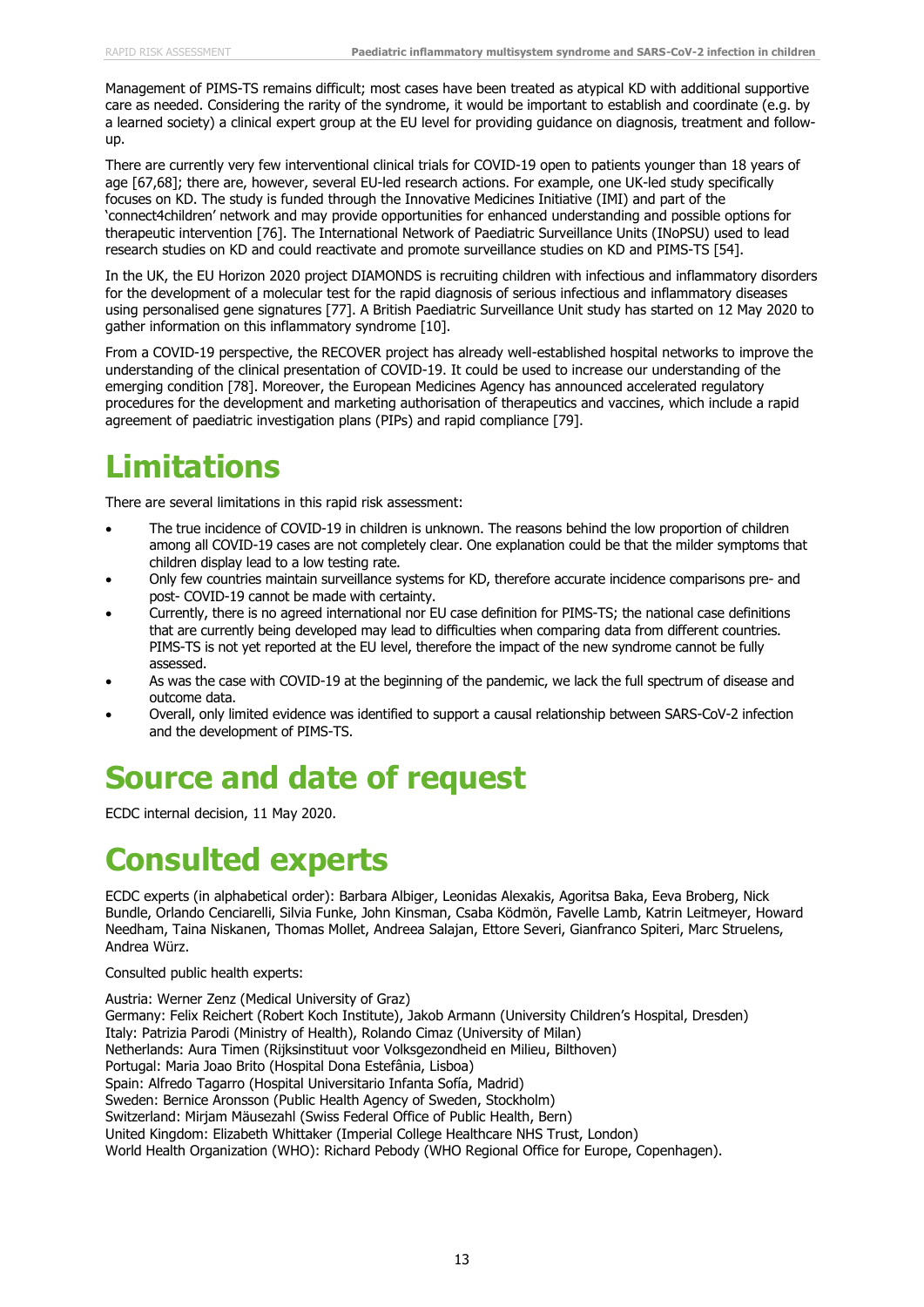All experts have submitted declarations of interest, and a review of these declarations did not reveal any conflict of interest. [34]

# **Disclaimer**

ECDC issues this risk assessment document based on an internal decision and in accordance with Article 10 of Decision No 1082/13/EC and Article 7(1) of Regulation (EC) No 851/2004 establishing a European centre for disease prevention and control (ECDC). In the framework of ECDC's mandate, the specific purpose of an ECDC risk assessment is to present different options on a certain matter. The responsibility on the choice of which option to pursue and which actions to take, including the adoption of mandatory rules or guidelines, lies exclusively with the EU/EEA Member States. In its activities, ECDC strives to ensure its independence, high scientific quality, transparency and efficiency.

This report was written with the coordination and assistance of an Internal Response Team at the European Centre for Disease Prevention and Control. All data published in this risk assessment are correct to the best of our knowledge at the time of publication. Maps and figures published do not represent a statement on the part of ECDC or its partners on the legal or border status of the countries and territories shown.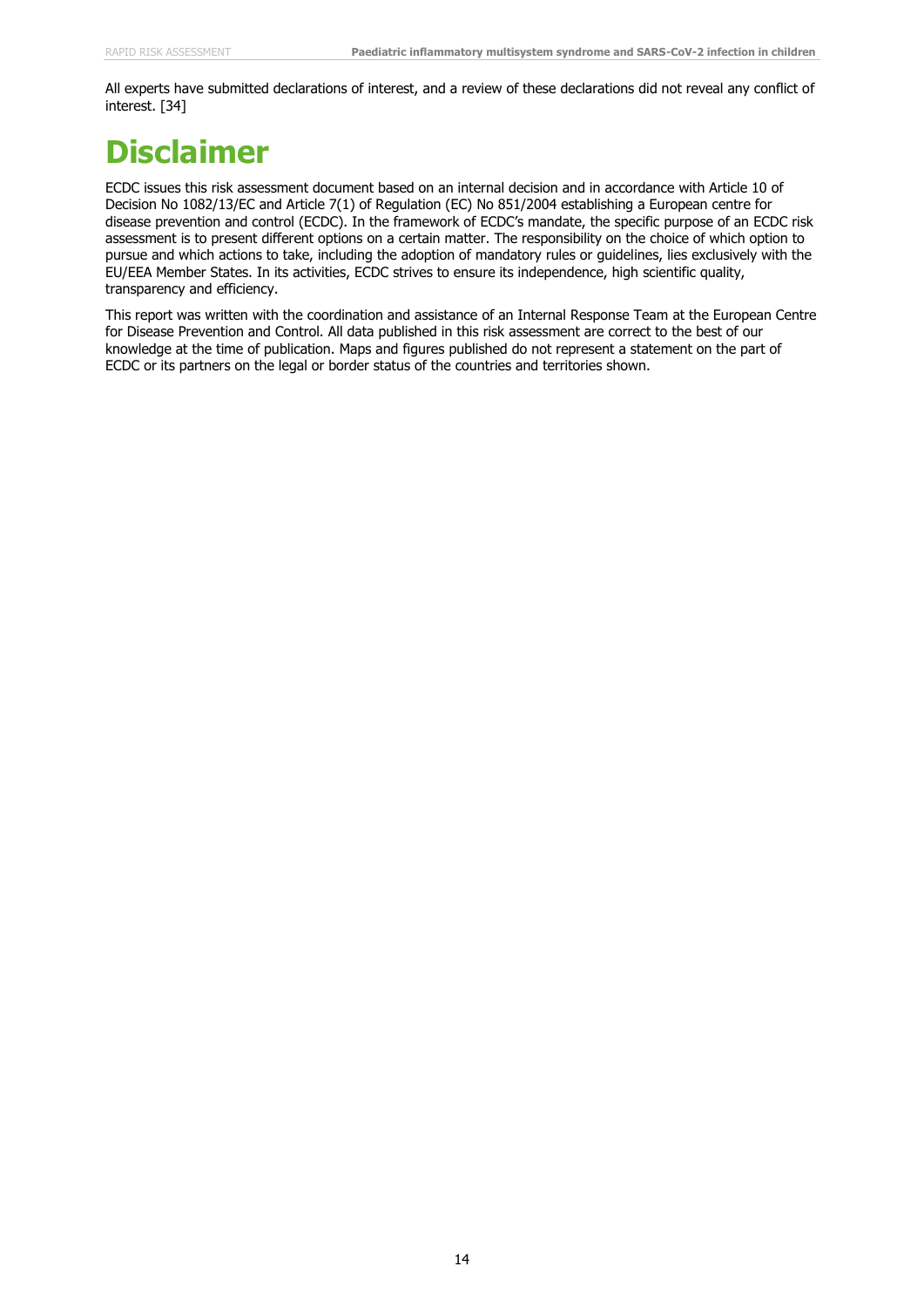## **References**

- 1. European Centre for Disease Prevention and Control (ECDC). Situation update worldwide. Stockholm: ECDC. Available from: [https://www.ecdc.europa.eu/en/geographical-distribution-2019-ncov-cases.](https://www.ecdc.europa.eu/en/geographical-distribution-2019-ncov-cases)
- 2. European Centre for Disease Prevention and Control (ECDC). COVID-19. Stockholm: ECDC; 2020 [cited 2020 12 May 2020]. Available from: [https://www.ecdc.europa.eu/en/novel-coronavirus-china.](https://www.ecdc.europa.eu/en/novel-coronavirus-china)
- 3. Jones VG, Mills M, Suarez D, Hogan CA, Yeh D, Bradley Segal J, et al. COVID-19 and Kawasaki Disease: Novel Virus and Novel Case. Hosp Pediatr. 2020 Apr 7.
- 4. Royal College of Paediatrics and Child Health, editor. Guidance: Paediatric multisystem inflammatory syndrome temporally associated with COVID-19. UK: Royal College of Paediatrics and Child Health; 2020.
- 5. New York State Government. Amid Ongoing COVID-19 Pandemic, Governor Cuomo Announces New York is Notifying 49 Other States of COVID-Related Illness in Children 2020 [11/05/2020]. Available from: [https://www.governor.ny.gov/news/amid-ongoing-covid-19-pandemic-governor-cuomo-announces-new-york](https://www.governor.ny.gov/news/amid-ongoing-covid-19-pandemic-governor-cuomo-announces-new-york-notifying-49-other-states)[notifying-49-other-states.](https://www.governor.ny.gov/news/amid-ongoing-covid-19-pandemic-governor-cuomo-announces-new-york-notifying-49-other-states)
- 6. Riphagen S, Gomez X, Gonzalez-Martinez C, Wilkinson N, Theocharis P. Hyperinflammatory shock in children during COVID-19 pandemic. Lancet. 2020 06/05/2020.
- 7. Santé Publique France. COVID-19 chez l'enfant : état des connaissances en amont de la réouverture des écoles. Paris: Santé publique France; 2020 [10/05/2020]. Available from: [https://www.santepubliquefrance.fr/les-actualites/2020/covid-19-chez-l-enfant-etat-des-connaissances-en](https://www.santepubliquefrance.fr/les-actualites/2020/covid-19-chez-l-enfant-etat-des-connaissances-en-amont-de-la-reouverture-des-ecoles)[amont-de-la-reouverture-des-ecoles.](https://www.santepubliquefrance.fr/les-actualites/2020/covid-19-chez-l-enfant-etat-des-connaissances-en-amont-de-la-reouverture-des-ecoles)
- 8. Verdoni L, Mazza A, Gervasoni A, Martelli L, Ruggeri M, Ciuffreda M, et al. An outbreak of severe Kawasakilike disease at the Italian epicentre of the SARS-CoV-2 epidemic: an observational cohort study. The Lancet. 2020 2020/05/13/.
- 9. Santé Publique France. COVID-19 : point épidémiologique du 14 mai 2020. 2020 [15 May, 2020]. Available from: [https://www.santepubliquefrance.fr/maladies-et-traumatismes/maladies-et-infections](https://www.santepubliquefrance.fr/maladies-et-traumatismes/maladies-et-infections-respiratoires/infection-a-coronavirus/documents/bulletin-national/covid-19-point-epidemiologique-du-14-mai-2020)[respiratoires/infection-a-coronavirus/documents/bulletin-national/covid-19-point-epidemiologique-du-14-mai-](https://www.santepubliquefrance.fr/maladies-et-traumatismes/maladies-et-infections-respiratoires/infection-a-coronavirus/documents/bulletin-national/covid-19-point-epidemiologique-du-14-mai-2020)[2020.](https://www.santepubliquefrance.fr/maladies-et-traumatismes/maladies-et-infections-respiratoires/infection-a-coronavirus/documents/bulletin-national/covid-19-point-epidemiologique-du-14-mai-2020)
- 10. Viner RM, Whittaker E. Kawasaki-like disease: emerging complication during the COVID-19 pandemic. The Lancet. 2020 2020/05/13/.
- 11. Slaughter G, Favaro A, St Philip E. Canadian doctors investigate possible link between COVID-19 and rare children's disease Toronto: CTV News; 2020 [11/05/2020]. Available from: [https://www.ctvnews.ca/health/coronavirus/canadian-doctors-investigate-possible-link-between-covid-19](https://www.ctvnews.ca/health/coronavirus/canadian-doctors-investigate-possible-link-between-covid-19-and-rare-children-s-disease-1.4922856) [and-rare-children-s-disease-1.4922856.](https://www.ctvnews.ca/health/coronavirus/canadian-doctors-investigate-possible-link-between-covid-19-and-rare-children-s-disease-1.4922856)
- 12. Welt.de. Fieber und Ausschlag Uniklinik meldet mysteriöse Symptome bei Kindern: Welt.de; 2020 [11/05/2020]. Available from: [https://www.welt.de/wissenschaft/article207653797/Zusammenhang-mit-](https://www.welt.de/wissenschaft/article207653797/Zusammenhang-mit-Corona-Uniklinik-Dresden-meldet-mysterioese-Symptome-bei-Kindern.html)[Corona-Uniklinik-Dresden-meldet-mysterioese-Symptome-bei-Kindern.html.](https://www.welt.de/wissenschaft/article207653797/Zusammenhang-mit-Corona-Uniklinik-Dresden-meldet-mysterioese-Symptome-bei-Kindern.html)
- 13. Son MB, Sundel RP. Chapter 35 Kawasaki Disease. In: Petty RE, Laxer RM, Lindsley CB, Wedderburn LR, editors. Textbook of Pediatric Rheumatology (Seventh Edition). Philadelphia: W.B. Saunders; 2016. p. 467- 83.e6.
- 14. Kanegaye JT, Wilder MS, Molkara D, Frazer JR, Pancheri J, Tremoulet AH, et al. Recognition of a Kawasaki disease shock syndrome. Pediatrics. 2009 May;123(5):e783-9.
- 15. Esper F, Shapiro ED, Weibel C, Ferguson D, Landry ML, Kahn JS. Association between a novel human coronavirus and Kawasaki disease. J Infect Dis. 2005 Feb 15;191(4):499-502.
- 16. Giray T, Bicer S, Kucuk O, Col D, Yalvac Z, Gurol Y, et al. Four cases with Kawasaki disease and viral infection: aetiology or association. Infez Med. 2016 Dec 1;24(4):340-4.
- 17. Nakamura A, Ikeda K, Hamaoka K. Aetiological Significance of Infectious Stimuli in Kawasaki Disease. Frontiers in Pediatrics. 2019 2019-June-28;7(244).
- 18. Rowley AH, Shulman ST. The Epidemiology and Pathogenesis of Kawasaki Disease. Frontiers in pediatrics. 2018;6:374-.
- 19. Lecrubier A. COVID-19: How to Recognize and Manage Kawasaki-like Syndrome: Medscape; 2020 [10/05/2020]. Available from: [https://www.medscape.com/viewarticle/930203.](https://www.medscape.com/viewarticle/930203)
- 20. Dietz SM, van Stijn D, Burgner D, Levin M, Kuipers IM, Hutten BA, et al. Dissecting Kawasaki disease: a stateof-the-art review. Eur J Pediatr. 2017 Aug;176(8):995-1009.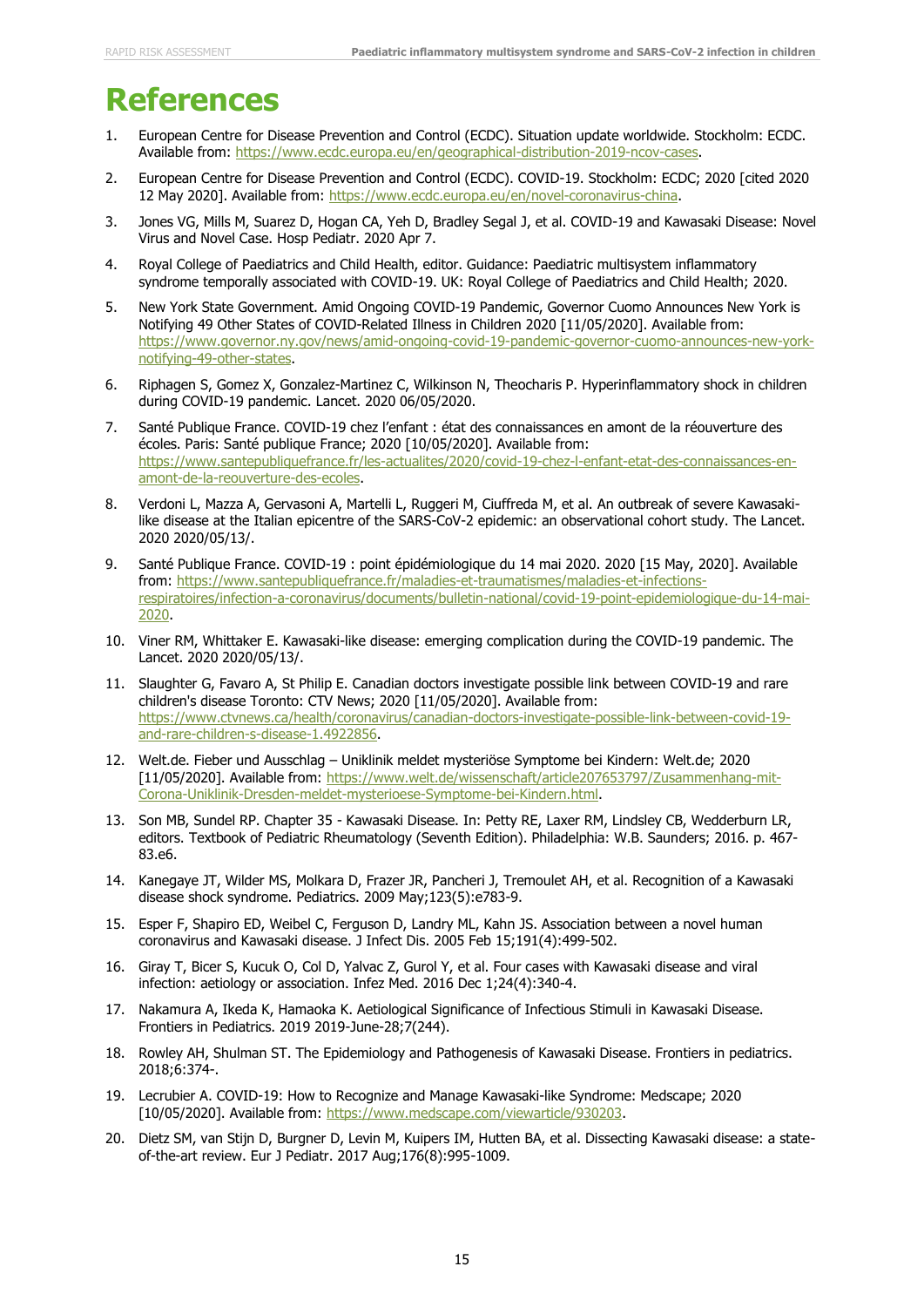- 21. Tulloh RMR, Mayon-White R, Harnden A, Ramanan AV, Tizard EJ, Shingadia D, et al. Kawasaki disease: a prospective population survey in the UK and Ireland from 2013 to 2015. Arch Dis Child. 2019 Jul;104(7):640- 6.
- 22. Jakob A, Whelan J, Kordecki M, Berner R, Stiller B, Arnold R, et al. Kawasaki Disease in Germany: A Prospective, Population-based Study Adjusted for Underreporting. Pediatr Infect Dis J. 2016 Feb;35(2):129- 34.
- 23. Uehara R, Belay ED. Epidemiology of Kawasaki disease in Asia, Europe, and the United States. J Epidemiol. 2012;22(2):79-85.
- 24. Saguil A, Fargo M, Grogan S. Diagnosis and management of kawasaki disease. Am Fam Physician. 2015 Mar 15;91(6):365-71.
- 25. Kim GB. Reality of Kawasaki disease epidemiology. Korean journal of pediatrics. 2019;62(8):292-6.
- 26. Kimberlin DW, Brady MT, Jackson MA, Long SS. Kawasaki Disease. Red Book 2018: American Academy of Pediatrics; 2018. p. 490-7.
- 27. World Health Organization (WHO). Clinical management of severe acute respiratory infection (SARI) when COVID-19 disease is suspected - Interim guidance. Geneva: World Health Organization (WHO), 2020 13/03/2020. Report No.: WHO/2019-nCoV/clinical/2020.4.
- 28. (ECDC) ECfDPaC. ECDC COVID-19 Surveillance Report, Week 19 2020 Stockholm: ECDC; 2020 [14/05/2020]. Available from: [http://covid19-surveillance-report.ecdc.europa.eu.](http://covid19-surveillance-report.ecdc.europa.eu/)
- 29. Castagnoli R, Votto M, Licari A, Brambilla I, Bruno R, Perlini S, et al. Severe Acute Respiratory Syndrome Coronavirus 2 (SARS-CoV-2) Infection in Children and Adolescents: A Systematic Review. JAMA Pediatr. 2020 Apr 22.
- 30. Ludvigsson JF. Systematic review of COVID-19 in children shows milder cases and a better prognosis than adults. Acta Paediatr. 2020 Jun;109(6):1088-95.
- 31. Zimmermann P, Curtis N. Coronavirus Infections in Children Including COVID-19: An Overview of the Epidemiology, Clinical Features, Diagnosis, Treatment and Prevention Options in Children. The Pediatric Infectious Disease Journal. 2020;39(5):355-68.
- 32. Streng A, Hartmann K, Armann J, Berner R, Liese JG. COVID-19 in hospitalized children and adolescents. Monatsschr Kinderheilkd. 2020 Apr 21:1-12.
- 33. Garazzino S, Montagnani C, Donà D, Meini A, Felici E, Vergine G, et al. Multicentre Italian study of SARS-CoV-2 infection in children and adolescents, preliminary data as at 10 April 2020. Eurosurveillance. 2020;25(18):2000600.
- 34. Parri N, Lenge M, Buonsenso D. Children with Covid-19 in Pediatric Emergency Departments in Italy. N Engl J Med. 2020 May 1.
- 35. Coronavirus Disease 2019 in Children United States, February 12-April 2, 2020. MMWR Morb Mortal Wkly Rep. 2020 Apr 10;69(14):422-6.
- 36. Dong Y, Mo X, Hu Y, Qi X, Jiang F, Jiang Z, et al. Epidemiology of COVID-19 Among Children in China. Pediatrics. 2020 Mar 16.
- 37. World Health Organization (WHO). Report of the WHO-China Joint Mission on Coronavirus Disease 2019 (COVID-19). Geneva: WHO; 2020 [1 March, 2020]. Available from: [https://www.who.int/docs/default](https://www.who.int/docs/default-source/coronaviruse/who-china-joint-mission-on-covid-19-final-report.pdf)[source/coronaviruse/who-china-joint-mission-on-covid-19-final-report.pdf.](https://www.who.int/docs/default-source/coronaviruse/who-china-joint-mission-on-covid-19-final-report.pdf)
- 38. Dong XC, Li JM, Bai JY, Liu ZQ, Zhou PH, Gao L, et al. The epidemiological characteristics of an outbreak of 2019 novel coronavirus diseases (COVID-19) in China. Zhonghua liu xing bing xue za zhi = Zhonghua liuxingbingxue zazhi. 2020 2/18/medline;41(2):145-51.
- 39. Centers for Disease Control and Prevention (CDC). Coronavirus Disease 2019 in Children United States, February 12-April 2, 2020. MMWR Morb Mortal Wkly Rep. 2020 Apr 10;69(14):422-6. [23 April, 2020]. Available from: [http://dx.doi.org/10.15585/mmwr.mm6914e4.](http://dx.doi.org/10.15585/mmwr.mm6914e4)
- 40. Gudbjartsson DF, Helgason A, Jonsson H, Magnusson OT, Melsted P, Norddahl GL, et al. Spread of SARS-CoV-2 in the Icelandic Population. New England Journal of Medicine. 2020.
- 41. Lavezzo E, Franchin E, Ciavarella C, Cuomo-Dannenburg G, Barzon L, Del Vecchio C, et al. Suppression of COVID-19 outbreak in the municipality of Vo, Italy. medRxiv. 2020. 2020.04.17.20053157]. Available from: [https://www.medrxiv.org/content/medrxiv/early/2020/04/18/2020.04.17.20053157.full.pdf.](https://www.medrxiv.org/content/medrxiv/early/2020/04/18/2020.04.17.20053157.full.pdf)
- 42. Folkhälsomyndigheten (FHM). Förekomsten av covid-19 i region Stockholm, 26 mars–3 april 2020. [cited 21 April, 2020]. Available from: [https://www.folkhalsomyndigheten.se/publicerat](https://www.folkhalsomyndigheten.se/publicerat-material/publikationsarkiv/f/forekomsten-av-covid-19-i-region-stockholm-26-mars3-april-2020/)[material/publikationsarkiv/f/forekomsten-av-covid-19-i-region-stockholm-26-mars3-april-2020/.](https://www.folkhalsomyndigheten.se/publicerat-material/publikationsarkiv/f/forekomsten-av-covid-19-i-region-stockholm-26-mars3-april-2020/)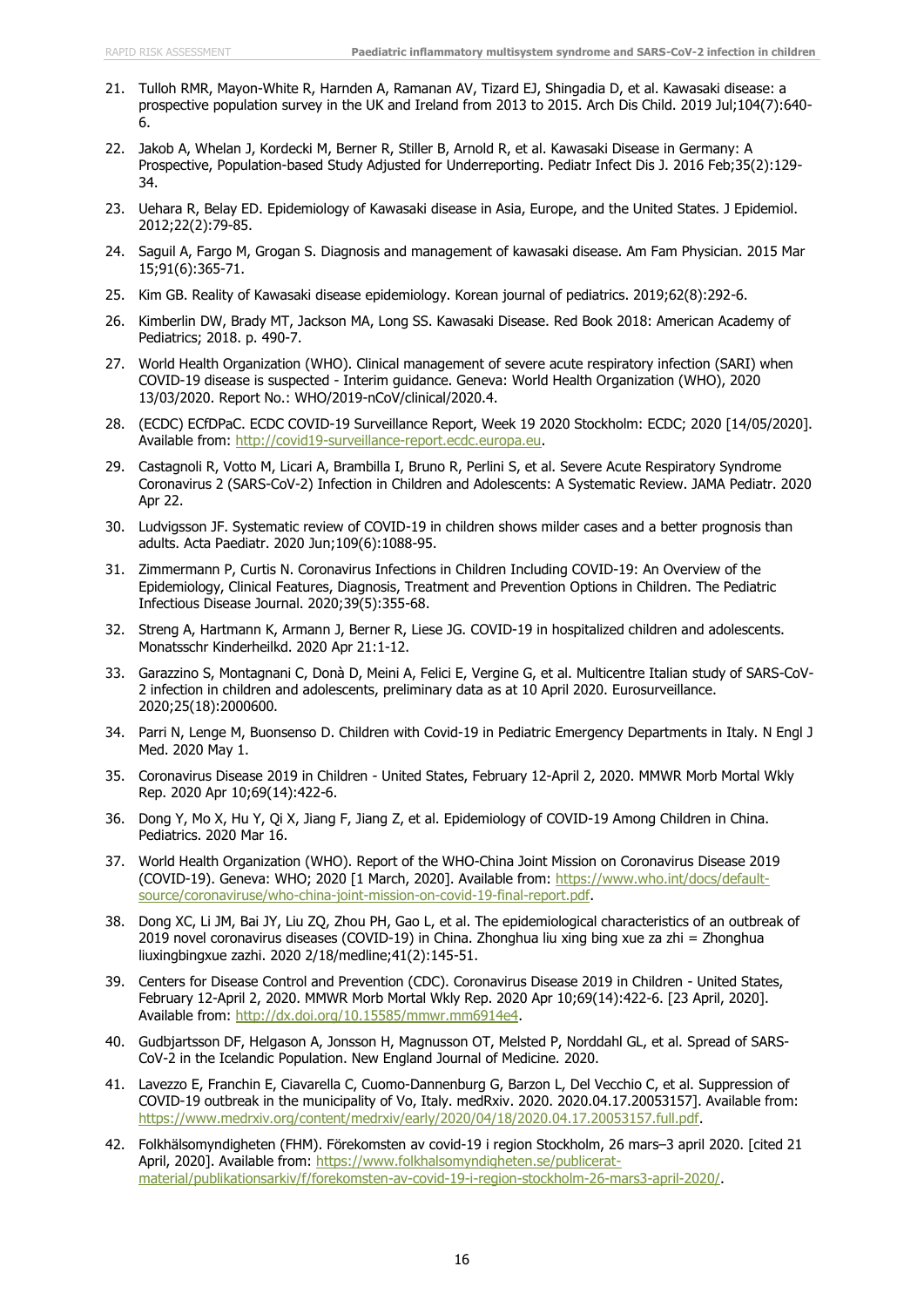- 43. Peng H, Gao P, Xu Q, Liu M, Peng J, Wang Y, et al. Coronavirus Disease 2019 in Children: Characteristics, Antimicrobial Treatment, and Outcomes. Journal of Clinical Virology. 2020 2020/05/07/:104425.
- 44. Qiu H, Wu J, Hong L, Luo Y, Song Q, Chen D. Clinical and epidemiological features of 36 children with coronavirus disease 2019 (COVID-19) in Zhejiang, China: an observational cohort study. The Lancet Infectious diseases. 2020:S1473-3099(20)30198-5.
- 45. Li W, Zhang B, Lu J, Liu S, Chang Z, Cao P, et al. The characteristics of household transmission of COVID-19. Clinical Infectious Diseases. 2020.
- 46. Jing Q-L, Liu M-J, Yuan J, Zhang Z-B, Zhang A-R, Dean NE, et al. Household Secondary Attack Rate of COVID-19 and Associated Determinants. medRxiv. 2020:2020.04.11.20056010.
- 47. Danis K, Epaulard O, Bénet T, Gaymard A, Campoy S, Bothelo-Nevers E, et al. Cluster of coronavirus disease 2019 (Covid-19) in the French Alps, 2020. Clinical Infectious Diseases. 2020.
- 48. Cai J, Xu J, Lin D, Yang z, Xu L, Qu Z, et al. A Case Series of children with 2019 novel coronavirus infection: clinical and epidemiological features. Clinical Infectious Diseases. 2020.
- 49. See KC, Liew SM, Ng DCE, Chew EL, Khoo EM, Sam CH, et al. COVID-19: Four Paediatric Cases in Malaysia. International Journal of Infectious Diseases. 2020 2020/04/15/.
- 50. Wölfel R, Corman VM, Guggemos W, Seilmaier M, Zange S, Müller MA, et al. Virological assessment of hospitalized patients with COVID-2019. Nature. 2020 2020/04/01.
- 51. L'Huillier AG, Torriani G, Pigny F, Kaiser L, Eckerle I. Shedding of infectious SARS-CoV-2 in symptomatic neonates, children and adolescents. medRxiv. 2020:2020.04.27.20076778.
- 52. Jones TC, Mühlemann B, Veith T, Zuchowski M, Hofmann J, Stein A, et al. An analysis of SARS-CoV-2 viral load by patient age2020 10/05/2020]. Available from: [https://zoonosen.charite.de/fileadmin/user\\_upload/microsites/m\\_cc05/virologie](https://zoonosen.charite.de/fileadmin/user_upload/microsites/m_cc05/virologie-ccm/dateien_upload/Weitere_Dateien/analysis-of-SARS-CoV-2-viral-load-by-patient-age.pdf)[ccm/dateien\\_upload/Weitere\\_Dateien/analysis-of-SARS-CoV-2-viral-load-by-patient-age.pdf.](https://zoonosen.charite.de/fileadmin/user_upload/microsites/m_cc05/virologie-ccm/dateien_upload/Weitere_Dateien/analysis-of-SARS-CoV-2-viral-load-by-patient-age.pdf)
- 53. Morand A, Urbina D, Fabre A. COVID-19 and Kawasaki Like Disease: The Known-Known, the Unknown-Known and the Unknown-Unknown. Preprints. 2020.
- 54. International Network of Paediatric Surveillance Unit. Worldwide research on rare paediatric diseases 2020 [13/05/2020]. Available from: [https://www.inopsu.com/.](https://www.inopsu.com/)
- 55. Rowley AH, Baker SC, Orenstein JM, Shulman ST. Searching for the cause of Kawasaki disease--cytoplasmic inclusion bodies provide new insight. Nat Rev Microbiol. 2008 May;6(5):394-401.
- 56. Rowley AH, Baker SC, Shulman ST, Garcia FL, Fox LM, Kos IM, et al. RNA-containing cytoplasmic inclusion bodies in ciliated bronchial epithelium months to years after acute Kawasaki disease. PLoS One. 2008 Feb 13;3(2):e1582.
- 57. Rowley AH, Shulman ST, Mask CA, Finn LS, Terai M, Baker SC, et al. IgA plasma cell infiltration of proximal respiratory tract, pancreas, kidney, and coronary artery in acute Kawasaki disease. J Infect Dis. 2000 Oct;182(4):1183-91.
- 58. Rowley AH, Shulman ST, Spike BT, Mask CA, Baker SC. Oligoclonal IgA response in the vascular wall in acute Kawasaki disease. J Immunol. 2001 Jan 15;166(2):1334-43.
- 59. Rowley AH, Wylie KM, Kim KY, Pink AJ, Yang A, Reindel R, et al. The transcriptional profile of coronary arteritis in Kawasaki disease. BMC Genomics. 2015 Dec 18;16:1076.
- 60. Chen J, Zhang ZZ, Chen YK, Long QX, Tian WG, Deng HJ, et al. The clinical and immunological features of pediatric COVID-19 patients in China. Genes Dis. 2020 Apr 14.
- 61. OKBA NMA, Muller MA, Li W, Wang C, GeurtsvanKessel CH, Corman VM, et al. SARS-CoV-2 specific antibody responses in COVID-19 patients. medRxiv. 2020:2020.03.18.20038059.
- 62. Wang F, Nie J, Wang H, Zhao Q, Xiong Y, Deng L, et al. Characteristics of Peripheral Lymphocyte Subset Alteration in COVID-19 Pneumonia. The Journal of Infectious Diseases. 2020.
- 63. Zhao J, Yuan Q, Wang H, Liu W, Liao X, Su Y, et al. Antibody responses to SARS-CoV-2 in patients of novel coronavirus disease 2019. Clinical Infectious Diseases. 2020.
- 64. Ferguson NM, Laydon D, Nedjati-Gilani G, Imai N, Ainslie K, Baguelin M, et al. Impact of non-pharmaceutical interventions (NPIs) to reduce COVID19 mortality and healthcare demand. London: Imperial College London, 2020 9.
- 65. Gronvall G, Connell N, Kobokovich A, West R, Warmbrod KL, Shearer MP, et al. Developing a National Strategy for Serology (Antibody Testing) in the United States. Baltimore: 2020 22/04/2020. Report No.